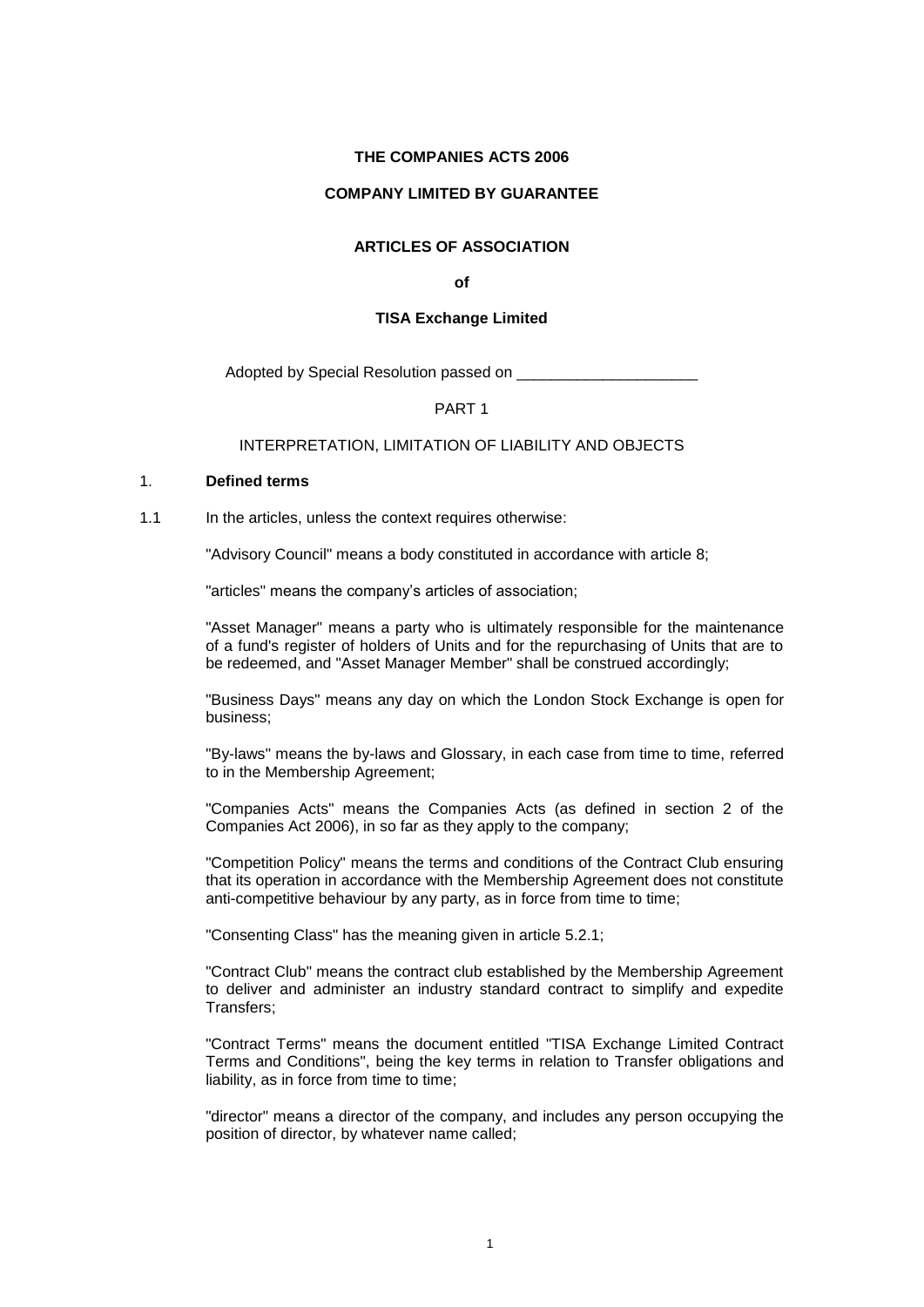"document" includes, unless otherwise specified, any document sent or supplied in electronic form;

"electronic form" has the meaning given in section 1168 of the Companies Act 2006;

"Eligible Class" has the meaning given in article [5.3;](#page-5-1)

"FCA" means the Financial Conduct Authority or any successor or replacement body from time to time;

"FCA Handbook" means the handbook of rules and guidance of the FCA (including the FCA's Principles for Businesses (including the principle of Treating Customers Fairly)), in each case as amended from time to time;

"Glossary" means the glossary defining terms used in the Membership Agreement, as in force from time to time;

"Group" has the meaning given in section 474(1) of the Companies Act 2006;

"Indexed Increase" for any twelve month period means 10% more than the percentage increase (if any) in the CPI for such twelve month period, where:

- (a) "CPI" means the Consumer Prices Index published by the Office for National Statistics (or other government department or executive agency responsible from time to time for its publication) or, if such index ceases to be published or is not published in any month, such alternative index which produces as nearly as possible the same result; if the reference base used to compile the CPI changes, the figure taken to be shown in the CPI after the change will be the figure which would have been shown in the CPI if the reference base current at the date on which the company first entered into the Membership Agreement had been retained; and
- (b) change in the CPI in any twelve month period will be measured by comparing the CPI figure issued during the calendar month immediately preceding such twelve month period with the CPI figure issued during the last calendar month of such twelve month period;

"Intermediate Unitholder" as defined in the FCA Handbook from time to time;

"member" has the meaning given in section 112 of the Companies Act 2006;

"Membership Agreement" means the agreement for the time being between the company and the members in relation to the Contract Club including the articles, the By-Laws and the Contract Terms;

"Multi-Role Member" is a member of the company who fulfills the criteria for membership in more than one of the classes of membership set out in article 19.2;

"ordinary resolution" has the meaning given in section 282 of the Companies Act 2006;

"participate", in relation to a directors' meeting, has the meaning given in article [12;](#page-7-0)

"Pension Administrator" means, in relation to a Pension Scheme, a party that performs the function of pensions administration under the terms of a legally binding agreement in respect of that Pension Scheme;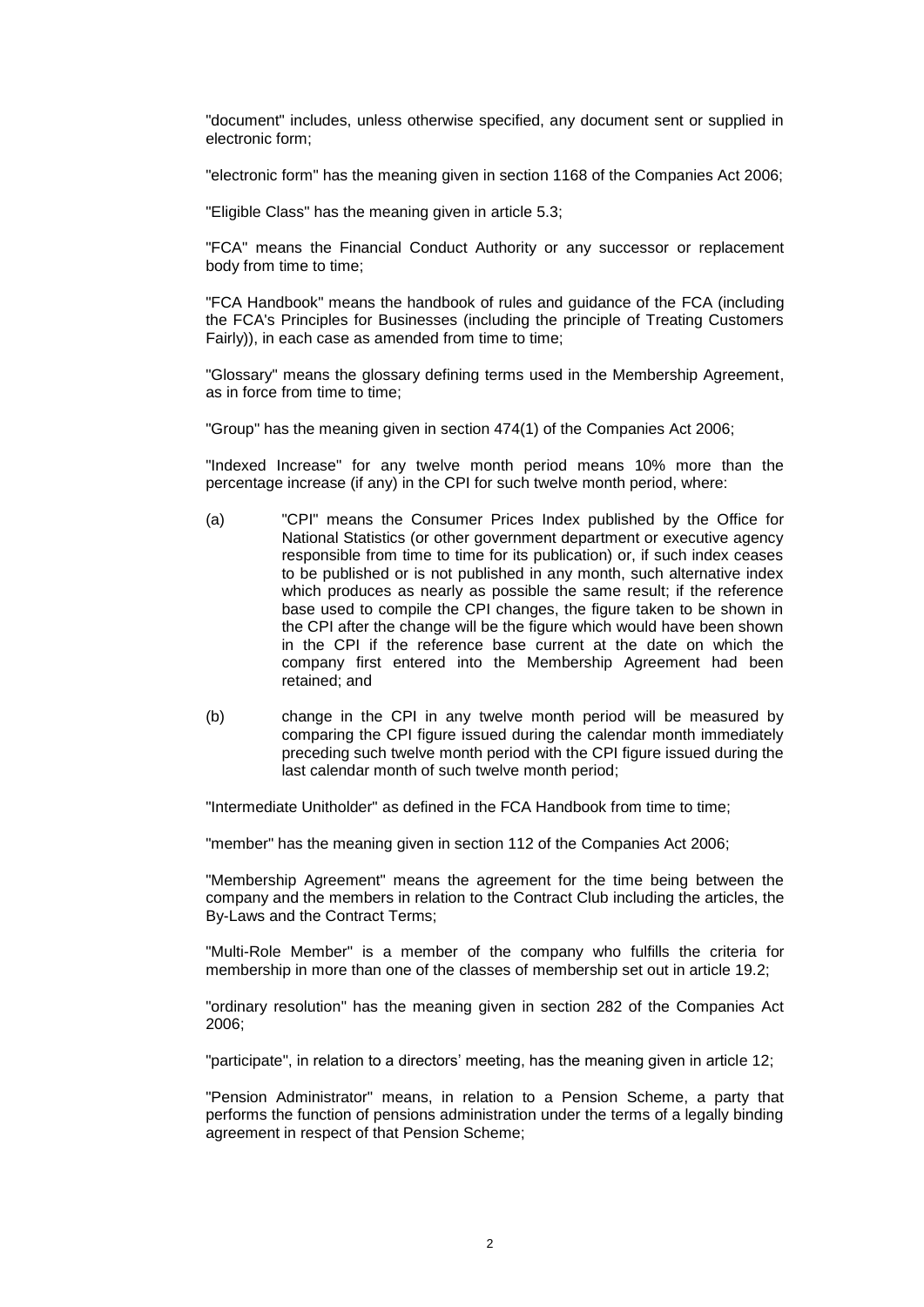"Pension Provider" means, as appropriate:

- (a) a party who is responsible for the provision and administration of a Pension Scheme; or
- (b) if one is appointed for the relevant Pension Scheme, the Pension Administrator,

and "Pension Provider Member" shall be construed accordingly;

"Pension Scheme" means a pension scheme (as defined at Section 150 of the Finance Act 2004) established in the United Kingdom that is registered under Chapter 2 of the Finance Act 2004;

"proxy notice" has the meaning given in article [35;](#page-17-0)

"Requisite Majority" has the meanings given in articles [5.2](#page-5-2) and [5.3;](#page-5-1)

"Responding Members" means, in relation to any request for consent of members (or any class of members) under article [5.1](#page-4-0) to any proposal, the members who respond to such request by formally approving or formally rejecting such proposal;

"Service Provider" means a party that is:

- (a) a product provider, other than:
	- (i) an operator of a regulated collective investment scheme or an investment trust savings scheme as described in paragraph (iii) of the FCA Handbook's definition of product provider; and
	- (ii) an operator of a personal pension scheme or stakeholder pension scheme as described in paragraph (iv) of the FCA Handbook's definition of product provider); or
- (b) an ISA manager;
- (c) a platform service provider; or
- (d) an Intermediate Unitholder,

(as each of these terms is defined in the FCA Handbook from time to time) and "Service Provider Member" shall be construed accordingly;

"SLA" means the TISA Re-Registration Service Level Agreement, as in force from time to time;

"Special Directors" means the directors appointed by the Special Member pursuant to article [19.2;](#page-10-0)

"Special Member" means the Tax Incentivised Saving Association, a company incorporated in England and Wales, with registered number 03548792;

"special resolution" has the meaning given in section 283 of the Companies Act 2006;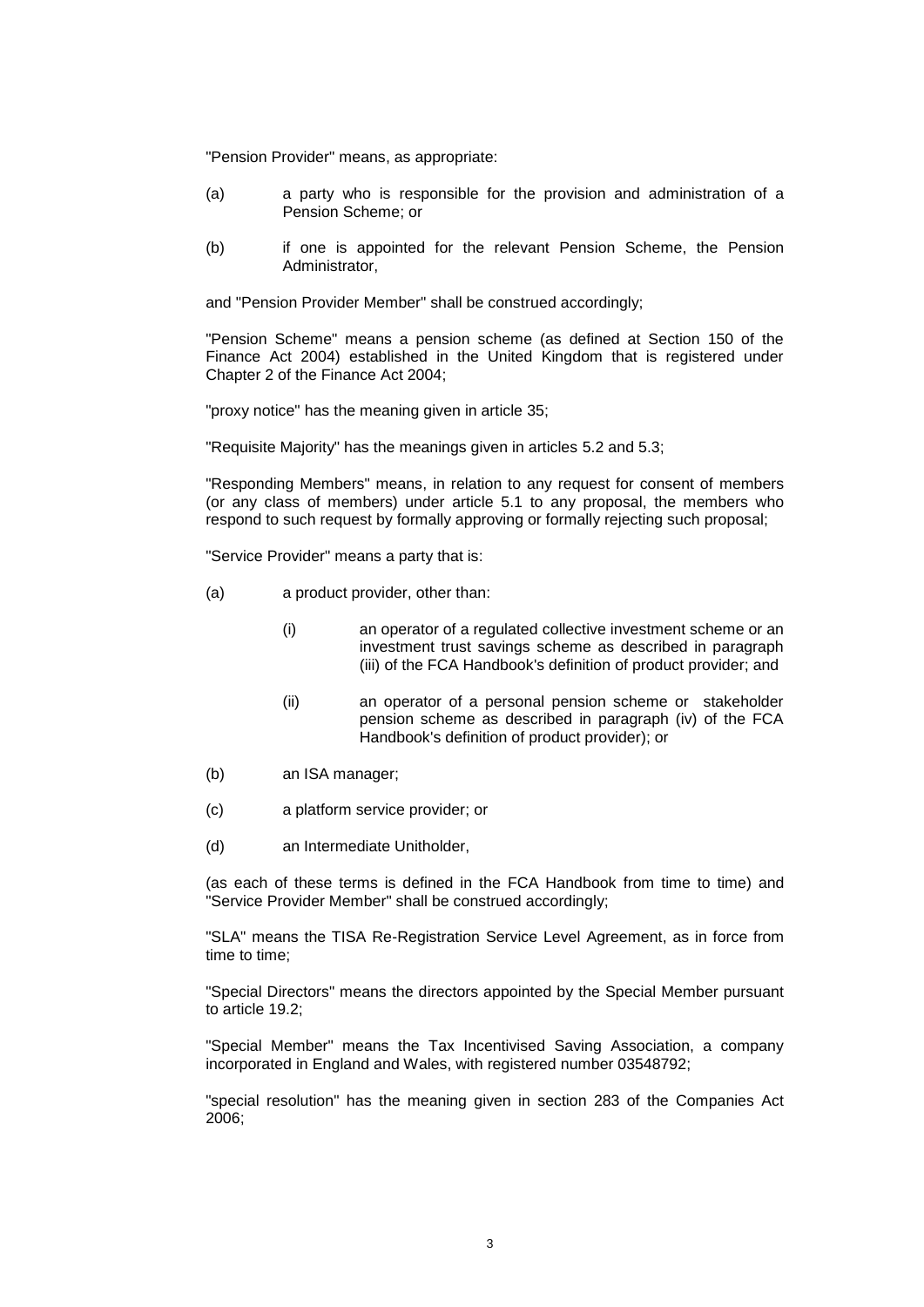"Standards" means the standards in accordance with which members will communicate in relation to the various processes in a Transfer, as further defined in the Glossary;

"subsidiary" has the meaning given in section 1159 of the Companies Act 2006;

"Transfer" means the transfer of any retail investment product (as defined in the FCA Handbook from time to time), cash and/or portfolios of one or more investment fund holdings involving the alteration of the fund's register of Unit holders to reflect the transfer of legal ownership and which may include the redemption of specified assets within the portfolio;

"Units" has the meaning given in the FCA Handbook, from time to time;

"Whistle-Blowing Policy" means the terms and conditions of the Contract Club relating to the disclosure by any Member to Tex of information about another Member's status, performance or other circumstances and the subsequent use and/or disclosure of such information, as in force from time to time; and

"writing" means the representation or reproduction of words, symbols or other information in a visible form by any method or combination of methods, whether sent or supplied in electronic form or otherwise.

- 1.2 Unless the context otherwise requires:
	- (a) other words or expressions contained in the articles bear the same meaning as in the Companies Act 2006 as in force on the date when the articles become binding on the company;
	- (b) use of the singular includes the plural (and *vice versa*) and use of any gender includes the other genders;
	- (c) subject to article [1\(](#page-0-0)a), any reference to a statute, statutory provision or statutory instrument includes a reference to that statute, statutory provision or statutory instrument together with all rules and regulations made under it as from time to time amended, consolidated or re-enacted;
	- (d) a reference to persons includes individuals, firms, partnerships, bodies corporate and corporations, and associations, organisations, foundations, trusts and other unincorporated bodies (in each case whether or not having separate legal personality and irrespective of their jurisdiction of origin, incorporation or residence);
	- (e) general words are not to be given a restrictive meaning because they are followed by particular examples, and any words introduced by the terms "including", "include", "in particular" or any similar expression will be construed as illustrative and the words following any of those terms will not limit the sense of the words preceding those terms; and
	- (f) the headings are included for convenience only and will not affect the construction or interpretation of the articles.

## 2. **Liability of members**

2.1 The liability of each member is limited to  $£1$ , being the amount that each member undertakes to contribute to the assets of the company in the event of its being wound up while it is a member or within one year after it ceases to be a member, for payment of the company's debts and liabilities contracted before it ceases to be a member, payment of the costs, charges and expenses of winding up and adjustment of the rights of the contributories among themselves.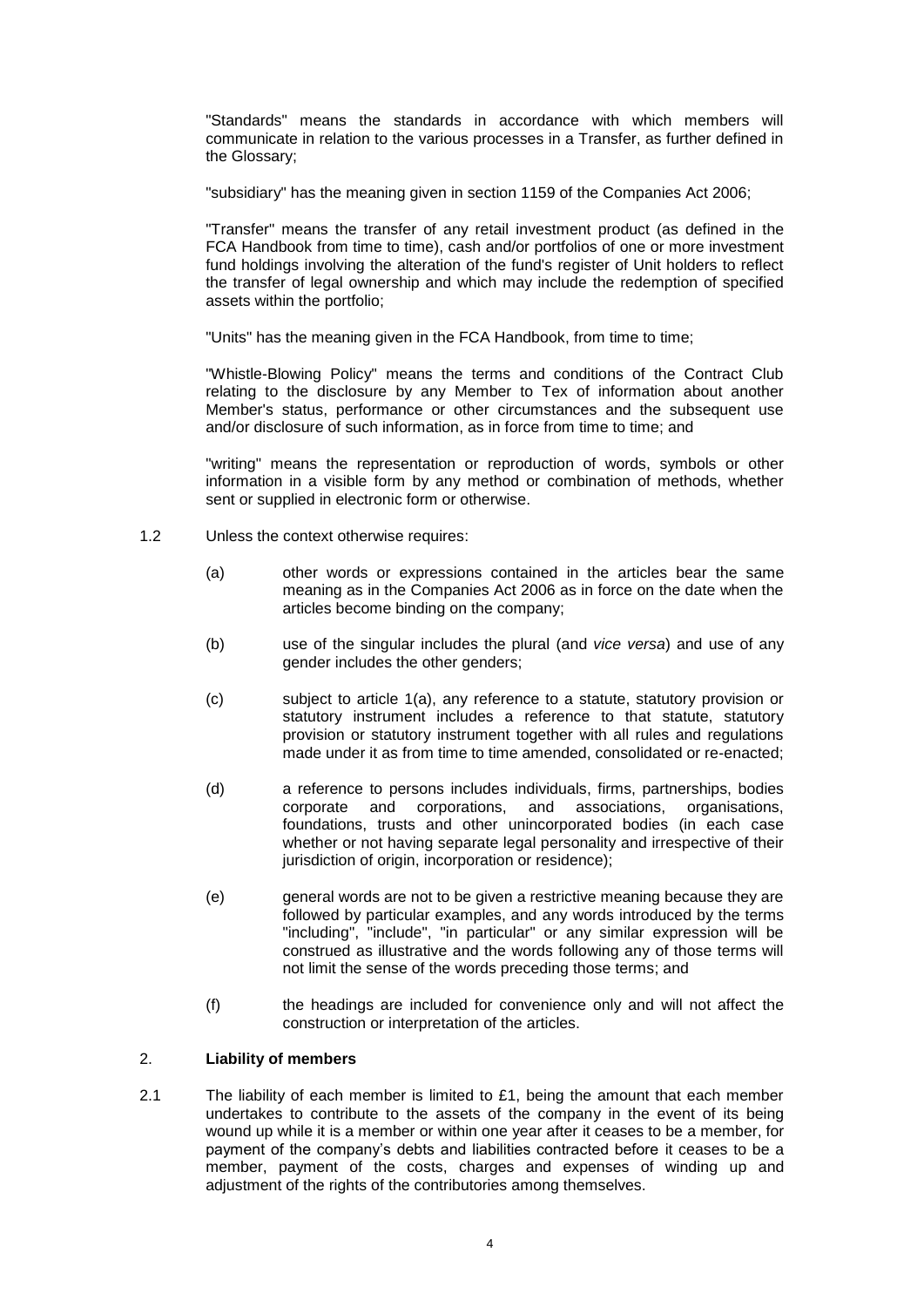## 3. **Objects**

- <span id="page-4-2"></span><span id="page-4-1"></span>3.1 The objects of the company shall be:
	- 3.1.1 the facilitation of electronic and manual portfolio transfers and reregistration of assets;
	- 3.1.2 via the Membership Agreement, the operation of the Contract Club, including management of the membership from time to time of the same, the collection and application of fees and subscriptions and the provision of support services to members of the Contract Club; and
	- 3.1.3 undertaking any other matters which are reasonably ancillary to the activities set out in articles [3.1.1](#page-4-1) and [3.1.2.](#page-4-2)

### PART 2

### DIRECTORS

### DIRECTORS' POWERS AND RESPONSIBILITIES

### 4. **Directors' general authority**

Subject to the articles, the directors are responsible for the management of the company's business, for which purpose they may exercise all the powers of the company.

### <span id="page-4-3"></span>5. **Matters requiring members' approval**

- <span id="page-4-0"></span>5.1 Without prejudice to the rights of members under the Companies Acts, the following matters require the consent in writing of the Requisite Majority of the Responding Members:
	- 5.1.1 any change by the company to any of the Contract Terms;
	- 5.1.2 any change to any of the Standards (being a change from one Standard to another, and not including the updating of an applicable Standard) and/or any change to any of the response and turnaround times for Transfers as set out in the SLA;
	- 5.1.3 any increase by the company in any 12 month period in the joining fee, the annual membership fee or any other fee payable pursuant to the By-laws which in each case is more than the Indexed Increase for such 12 month period;
	- 5.1.4 any change by the company in the basis of calculation of the joining fee or the annual membership fee, or the introduction of any other fee payable by members in relation to participation in the Contract Club, pursuant to the By-laws; and
	- 5.1.5 any other proposed change in relation to the By-laws, SLA, Competition Policy and/or Whistle-Blowing Policy which the directors in their absolute discretion consider should require such consent.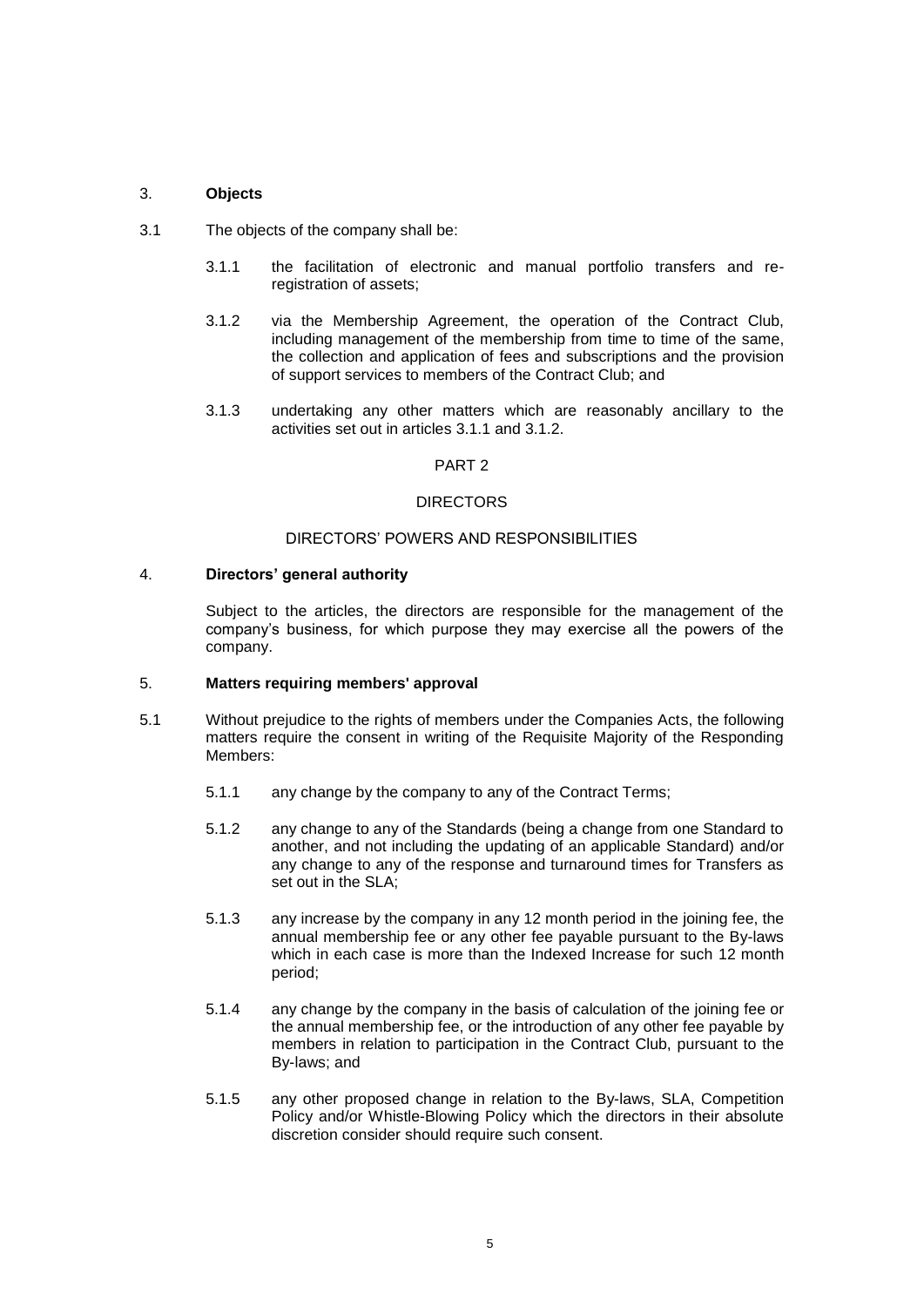- <span id="page-5-2"></span><span id="page-5-0"></span>5.2 Subject to article [5.3,](#page-5-1) in relation to any request for consent under article [5.1](#page-4-0) "Requisite Majority" means:
	- 5.2.1 that a majority of the classes of membership of the company formally approve the proposal in question (each such class of membership being a "Consenting Class") as follows:
		- (a) at least 75% (by number) of the Responding Members in each of the Consenting Classes formally approve the proposal in question; and
		- (b) at least 10% (by number) of the members in each of the Consenting Classes responded to such request by formally approving or formally rejecting the proposal in question.
- <span id="page-5-1"></span>5.3 In respect of any change referred to in article [5.1](#page-4-0) which, in accordance with article [5.4,](#page-5-3) needs to be submitted for approval (or rejection) to one or more, but not all, of the classes of membership of the company (each class of membership of the company to which such change needs to be so submitted being an "Eligible Class"), "Requisite Majority" means:
	- 5.3.1 at least 75% (by number) of the Responding Members in each of the Eligible Classes formally approve the proposal in question; and
	- 5.3.2 at least 10% (by number) of the members in each of the Eligible Classes responded to such request by formally approving or formally rejecting the proposal in question.
- <span id="page-5-3"></span>5.4 Where any change referred to in article [5.1](#page-4-0) affects one or more, but not all, of the classes of membership of the company, such change does not need to be submitted for approval (or rejection) to any class of membership of the company which is not affected by such change. Whether any class of membership of the company is affected by any change referred to in article [5.1](#page-4-0) will be determined by the directors on an objective basis at the time such change is put to the members for implementation. Unless otherwise determined by the directors pursuant to this article [5.4,](#page-5-3) any change referred to in article [5.1](#page-4-0) must be submitted for approval (or rejection) to all the classes of membership of the company.
- 5.5 The members may, by special resolution, direct the directors to take, or refrain from taking, specified action.
- 5.6 No such special resolution invalidates anything which the directors have done before the passing of the resolution.

## 6. **Directors may delegate**

- 6.1 Subject to the articles, the directors may delegate any of the powers which are conferred on them under the articles:
	- 6.1.1 to such person or committee,
	- 6.1.2 by such means (including by power of attorney),
	- 6.1.3 to such an extent,
	- 6.1.4 in relation to such matters or territories, and
	- 6.1.5 on such terms and conditions,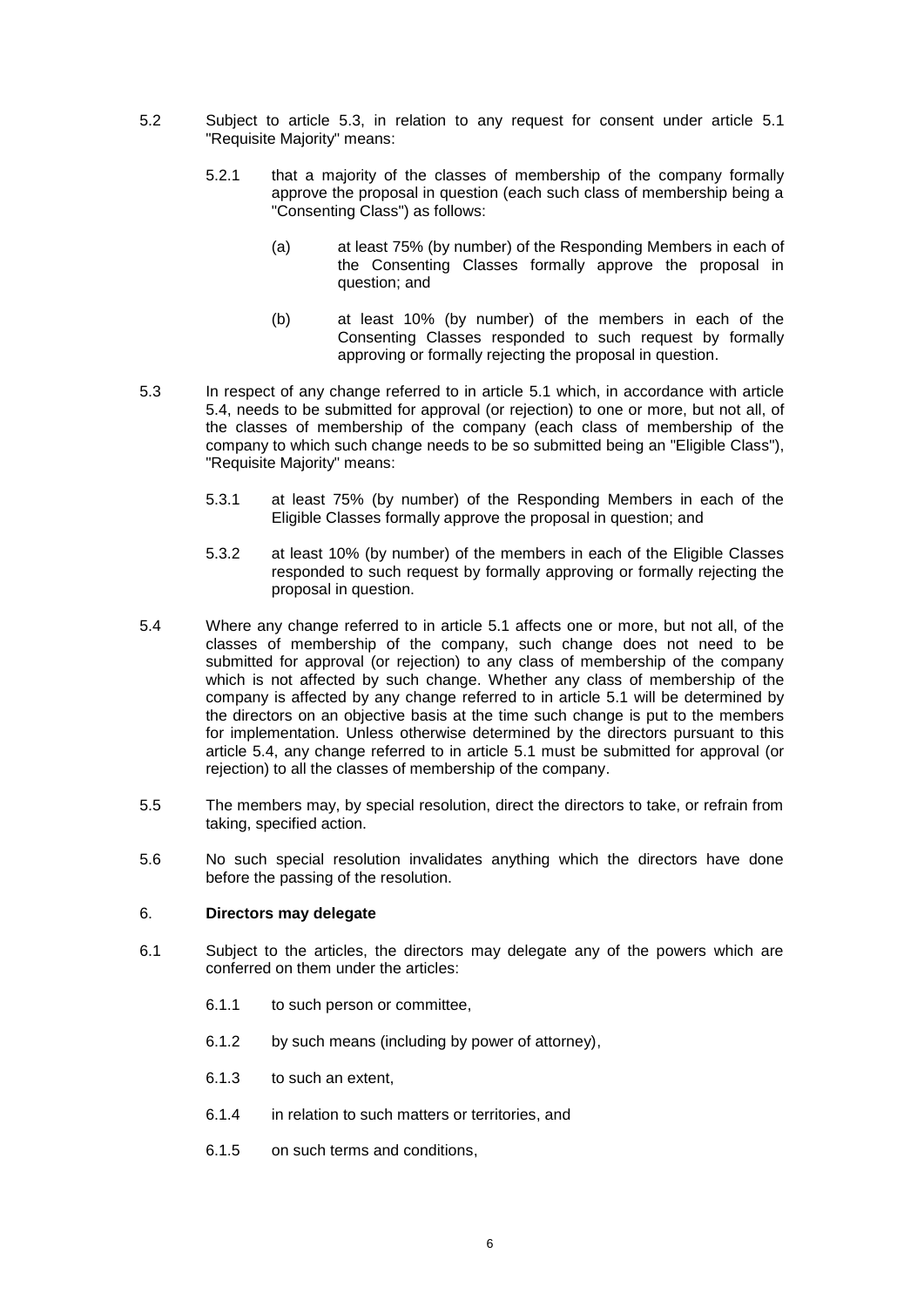as they think fit.

- 6.2 If the directors so specify, any such delegation may authorise further delegation of the directors' powers by any person to whom they are delegated.
- 6.3 The directors may revoke any delegation in whole or part, or alter its terms and conditions.

## <span id="page-6-1"></span>7. **Committees**

- 7.1 Committees to which the directors delegate any of their powers must follow procedures which are based as far as they are applicable on those provisions of the articles which govern the taking of decisions by directors.
- 7.2 The directors may make rules of procedure for all or any committees, which prevail over rules derived from the articles if they are not consistent with them.

## <span id="page-6-0"></span>8. **Advisory Councils**

- 8.1 Without prejudice to article [7,](#page-6-1) the directors may authorise the setting up of a number of Advisory Councils to advise on such issues as the directors may from time to time and at their sole discretion decide.
- 8.2 Each Advisory Council shall comprise:
	- 8.2.1 a Chairman nominated by the directors; and
	- 8.2.2 other persons, whether or not members of the company, selected by the Advisory Council Chairman.
- 8.3 All appointments under this article [8](#page-6-0) shall be revocable at any time.
- 8.4 The deliberations of the Advisory Councils shall be reported regularly to the directors and any decision taken or recommendation made by an Advisory Council shall be reported forthwith to the directors and for that purpose the Advisory Council shall appoint a secretary.
- 8.5 The directors may make such rules and impose such terms and conditions and give such mandates to the Advisory Councils as they may from time to time think fit.
- 8.6 The meetings and proceedings of the Advisory Councils shall be governed by the provisions of the articles, making the necessary changes, provided that it shall be permissible for persons appointed to an Advisory Council to nominate an alternate to attend the deliberations of the Advisory Council in question in their place. If the appointment of a person to an Advisory Council is revoked or otherwise ceases, the appointment of any such alternate shall likewise be revoked or otherwise cease.

## DECISION-MAKING BY DIRECTORS

### 9. **Directors to take decisions collectively**

- <span id="page-6-3"></span>9.1 Subject to article [9.2,](#page-6-2) the general rule about decision-making by directors is that any decision of the directors must be either a majority decision or a decision taken in accordance with article [10.](#page-7-1)
- <span id="page-6-2"></span>9.2 Where the Special Directors together vote against a particular question and are the only directors to do so, then no decision on the matter in question shall be taken by the directors, unless the issue has been referred to a general meeting for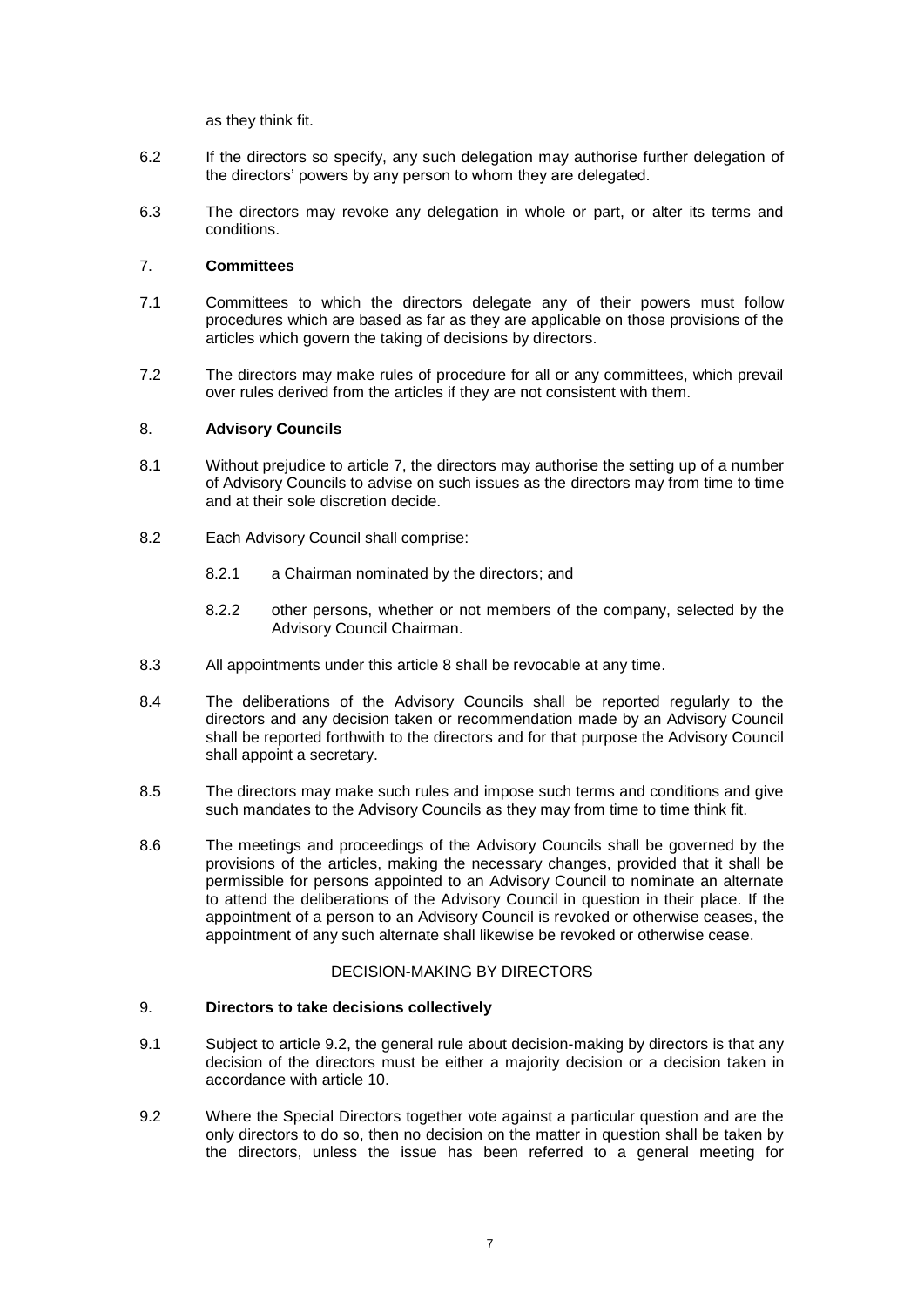consideration by the members. Any resolution proposed to any such general meeting shall be a special resolution.

- 9.3 If:
	- 9.3.1 the company only has one director, and
	- 9.3.2 no provision of the articles requires it to have more than one director,

the general rule in article [9.1](#page-6-3) does not apply, and the director may take decisions without regard to any of the provisions of the articles relating to directors' decisionmaking.

## <span id="page-7-1"></span>10. **Unanimous decisions**

- 10.1 A decision of the directors is taken in accordance with this article when all eligible directors indicate to each other by any means that they share a common view on a matter.
- 10.2 Such a decision may take the form of a resolution in writing, copies of which have been signed by each eligible director or to which each eligible director has otherwise indicated agreement in writing.
- 10.3 References in this article to eligible directors are to directors who would have been entitled to vote on the matter had it been proposed as a resolution at a directors' meeting.
- 10.4 A decision may not be taken in accordance with this article if the eligible directors would not have formed a quorum at such a meeting.

#### 11. **Calling a directors' meeting**

- 11.1 Any director may call a directors' meeting by giving notice of the meeting to the directors or by authorising the company secretary (if any) to give such notice.
- 11.2 Notice of any directors' meeting must indicate:
	- 11.2.1 its proposed date and time;
	- 11.2.2 where it is to take place; and
	- 11.2.3 if it is anticipated that directors participating in the meeting will not be in the same place, how it is proposed that they should communicate with each other during the meeting.
- 11.3 Notice of a directors' meeting must be given to each director, but need not be in writing.
- 11.4 Notice of a directors' meeting need not be given to directors who waive their entitlement to notice of that meeting, by giving notice to that effect to the company not more than 7 days after the date on which the meeting is held. Where such notice is given after the meeting has been held, that does not affect the validity of the meeting, or of any business conducted at it.

#### <span id="page-7-0"></span>12. **Participation in directors' meetings**

12.1 Subject to the articles, directors participate in a directors' meeting, or part of a directors' meeting, when: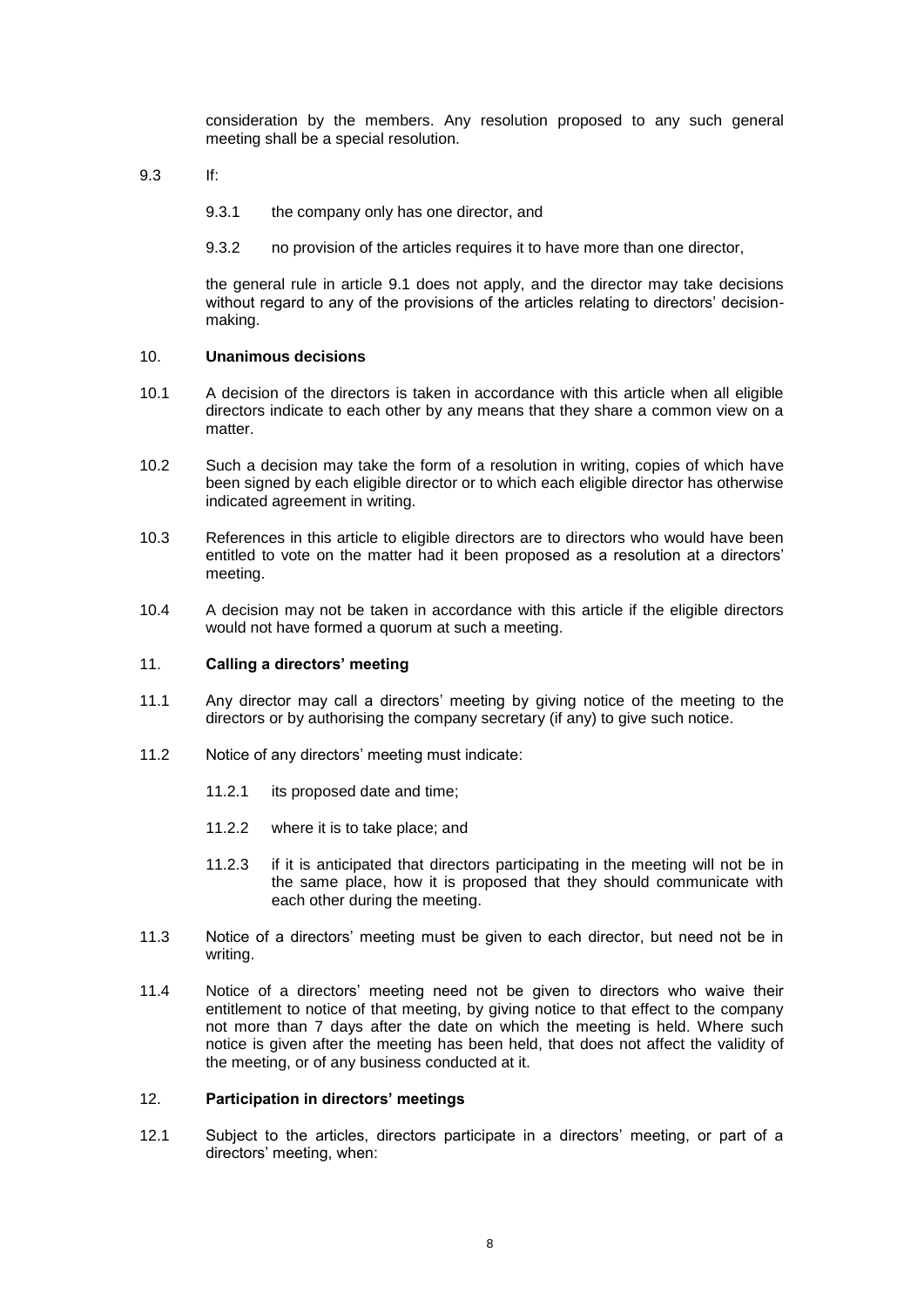- 12.1.1 the meeting has been called and takes place in accordance with the articles, and
- 12.1.2 they can each communicate to the others any information or opinions they have on any particular item of the business of the meeting.
- 12.2 In determining whether directors are participating in a directors' meeting, it is irrelevant where any director is or how they communicate with each other.
- 12.3 If all the directors participating in a meeting are not in the same place, they may decide that the meeting is to be treated as taking place wherever any of them is.

## 13. **Quorum for directors' meetings**

- 13.1 At a directors' meeting, unless a quorum is participating, no proposal is to be voted on, except a proposal to call another meeting.
- 13.2 The quorum for directors' meetings shall be at least one director appointed by the members of each of the classes of membership eligible to appoint directors under article [19.2.](#page-10-0) If, in the case of any particular class of membership, no director has been appointed under article [19.2,](#page-10-0) [19.5](#page-10-1) or [19.6,](#page-11-0) as the case may be, that class of membership shall be disregarded for the purposes of calculating the quorum.
- 13.3 If within half an hour of the time appointed for a meeting a quorum is not present the meeting shall be reconvened seven days later thereafter at the same time and place. The directors present at such reconvened meeting shall constitute a quorum. Notice of a meeting adjourned for absence of a quorum shall be given to all directors.
- 13.4 If the total number of directors for the time being is less than the quorum required, the directors must not take any decision other than a decision:
	- 13.4.1 to appoint further directors, or
	- 13.4.2 to call a general meeting so as to enable the members to appoint further directors.

### 14. **Chairing of directors' meetings**

- 14.1 The directors shall appoint one of the directors to chair their meetings.
- 14.2 The person so appointed for the time being is known as the chairman.
- 14.3 The directors may terminate the chairman's appointment at any time.
- 14.4 If the chairman is not participating in a directors' meeting within ten minutes of the time at which it was to start, the participating directors must appoint one of themselves to chair it.

#### 15. **No casting vote**

15.1 If the numbers of votes for and against a proposal are equal, the chairman or other director chairing the meeting shall not have a casting vote.

### <span id="page-8-0"></span>16. **Conflicts of interest**

16.1 If a proposed decision of the directors is concerned with an actual or proposed transaction or arrangement with the company in which a director is interested, that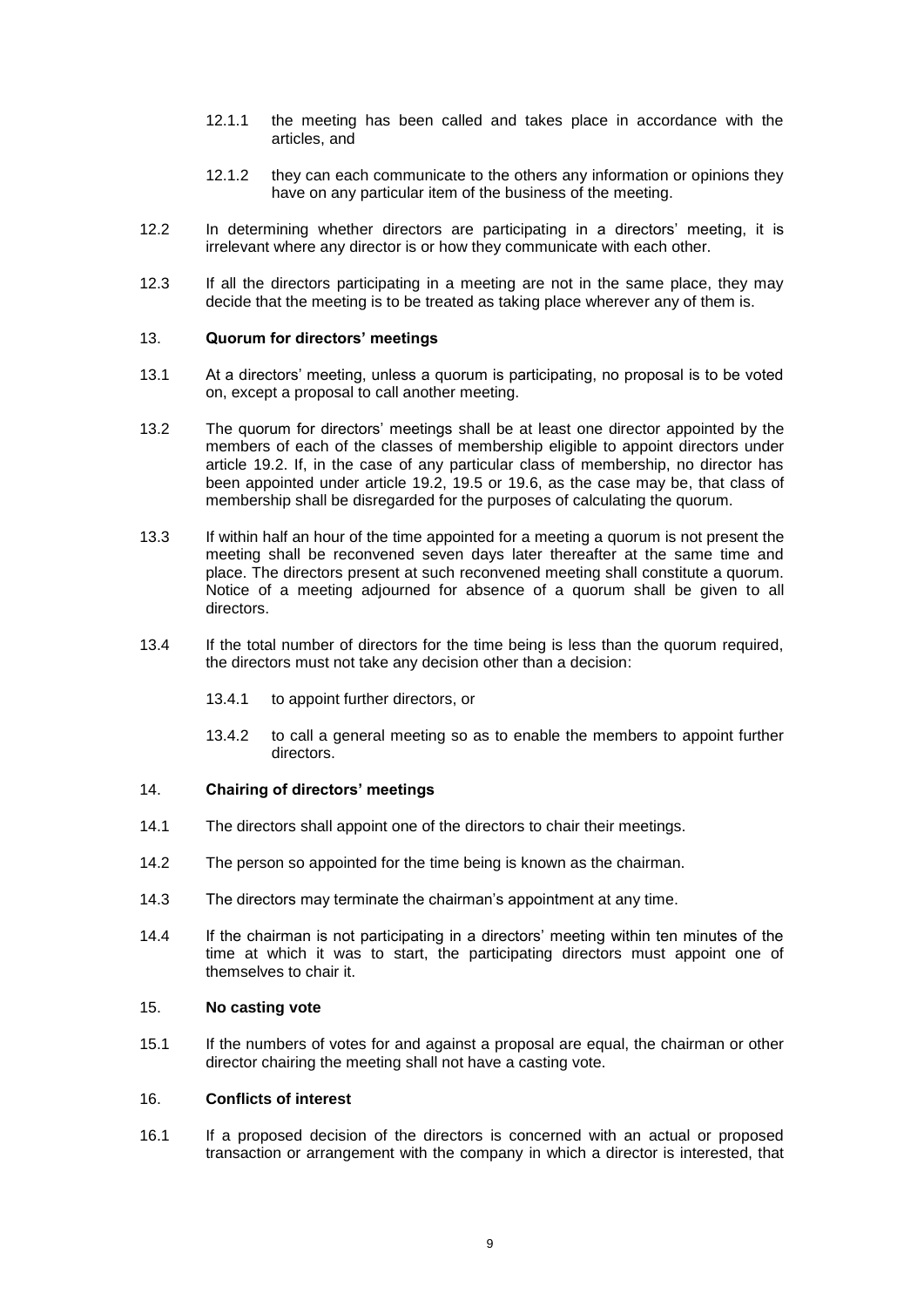director is not to be counted as participating in the decision-making process for quorum or voting purposes.

- 16.2 But if article [16.3](#page-9-0) applies, a director who is interested in an actual or proposed transaction or arrangement with the company is to be counted as participating in the decision-making process for quorum and voting purposes.
- <span id="page-9-0"></span>16.3 This article [16.3](#page-9-0) applies when:
	- 16.3.1 the company by ordinary resolution disapplies the provision of the articles which would otherwise prevent a director from being counted as participating in the decision-making process;
	- 16.3.2 the director's interest cannot reasonably be regarded as likely to give rise to a conflict of interest; or
	- 16.3.3 the director's conflict of interest arises from a permitted cause.
- 16.4 For the purposes of this article [16,](#page-8-0) the following are permitted causes:
	- 16.4.1 a guarantee given, or to be given, by or to a director in respect of an obligation incurred by or on behalf of the company or any of its subsidiaries;
	- 16.4.2 subscription, or an agreement to subscribe, for securities of the company or any of its subsidiaries, or to underwrite, sub-underwrite, or guarantee subscription for any such securities;
	- 16.4.3 arrangements pursuant to which benefits are made available to employees and directors or former employees and directors of the company or any of its subsidiaries which do not provide special benefits for directors or former directors; and
	- 16.4.4 the setting or variation of the joining fee, the annual membership fee or any other fee payable by the members pursuant to the By-laws.
- 16.5 For the purposes of this article [16,](#page-8-0) references to proposed decisions and decisionmaking processes include any directors' meeting or part of a directors' meeting.
- 16.6 Subject to article [16.7,](#page-9-1) if a question arises at a meeting of directors or of a committee of directors as to the right of a director to participate in the meeting (or part of the meeting) for voting or quorum purposes, the question may, before the conclusion of the meeting, be referred to the chairman whose ruling in relation to any director other than the chairman is to be final and conclusive.
- <span id="page-9-1"></span>16.7 If any question as to the right to participate in the meeting (or part of the meeting) should arise in respect of the chairman, the question is to be decided by a decision of the directors at that meeting, for which purpose the chairman is not to be counted as participating in the meeting (or that part of the meeting) for voting or quorum purposes.

#### 17. **Records of decisions to be kept**

17.1 The directors must ensure that the company keeps a record, in writing, for at least 10 years from the date of the decision recorded, of every unanimous or majority decision taken by the directors.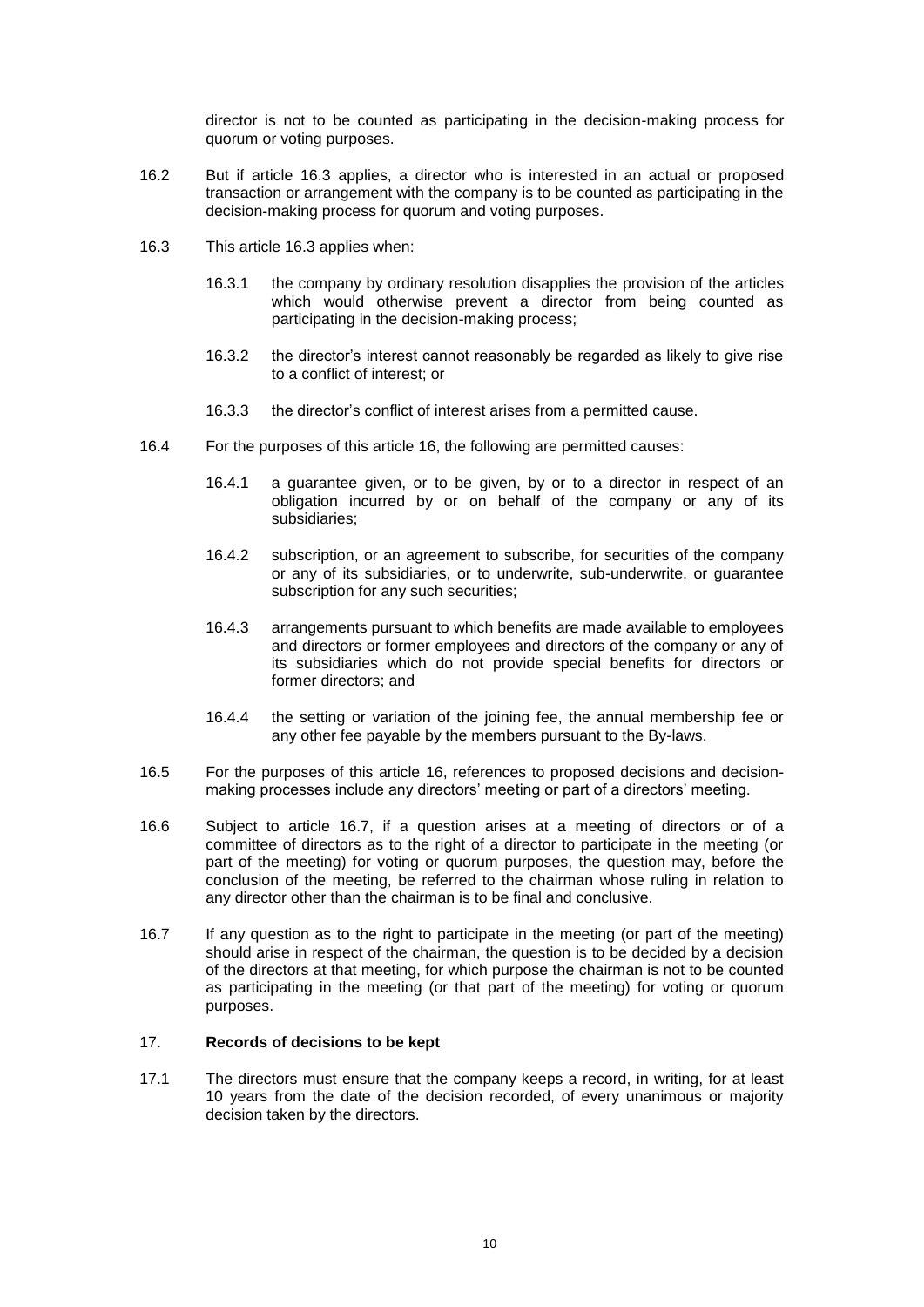## 18. **Directors' discretion to make further rules**

18.1 Subject to the Membership Agreement, the directors may make any rule which they think fit about how they take decisions, and about how such rules are to be recorded or communicated to directors.

## APPOINTMENT OF DIRECTORS

### 19. **Methods of appointing directors**

- 19.1 The directors at the date of adoption of the articles are:
	- 19.1.1 Carol Knight, and

### 19.1.2 Tony Vine-Lott

each of whom shall be deemed to have been appointed by the Special Member under Article [19.2](#page-10-0) and shall accordingly be the first Special Directors.

- <span id="page-10-0"></span>19.2 Each of:
	- 19.2.1 the Special Member,
	- 19.2.2 the Service Provider Members, as a class,
	- 19.2.3 the Asset Manager Members, as a class,
	- 19.2.4 the Pension Provider Members, as a class,
	- 19.2.5 the Multi-Role Members, as a class, and
	- 19.2.6 any other class of membership which the directors may hereafter specify pursuant to article [23.2](#page-13-0) as being entitled to appoint directors, as a class

may, by such process as the directors may from time to time determine, appoint up to three individuals as directors of the company, provided always that:

- (a) each director must be employed or engaged by, or a director of, a member of the class by which he is appointed; and
- (b) in the case of the Special Member, it shall cease to be entitled to appoint directors if any services agreement between the company and the Special Member is terminated.
- 19.3 Subject to article [19.5](#page-10-1) each director so appointed shall hold office for a term of two years and may be reappointed for up to two further terms of office.
- 19.4 The process referred to in article [19.2](#page-10-0) (for the appointment of directors by the various classes of member) shall, amongst other things, provide (to the extent that such appointments have not already been made) for such appointments to take place as soon as practicable after the company has admitted to membership at least 10 Service Provider Members and/or Multi-Role Members and at least 20 Asset Manager Members, and in any event by 30 June 2013.
- <span id="page-10-1"></span>19.5 At the first annual general meeting of the company held after the date of adoption of the articles and at each annual general meeting thereafter, one of the directors appointed by each class of member under article [19.2](#page-10-0) shall retire by rotation and, if eligible and willing to act, may be re-appointed by the relevant class of member. Failing agreement as to which directors shall retire by rotation at the first such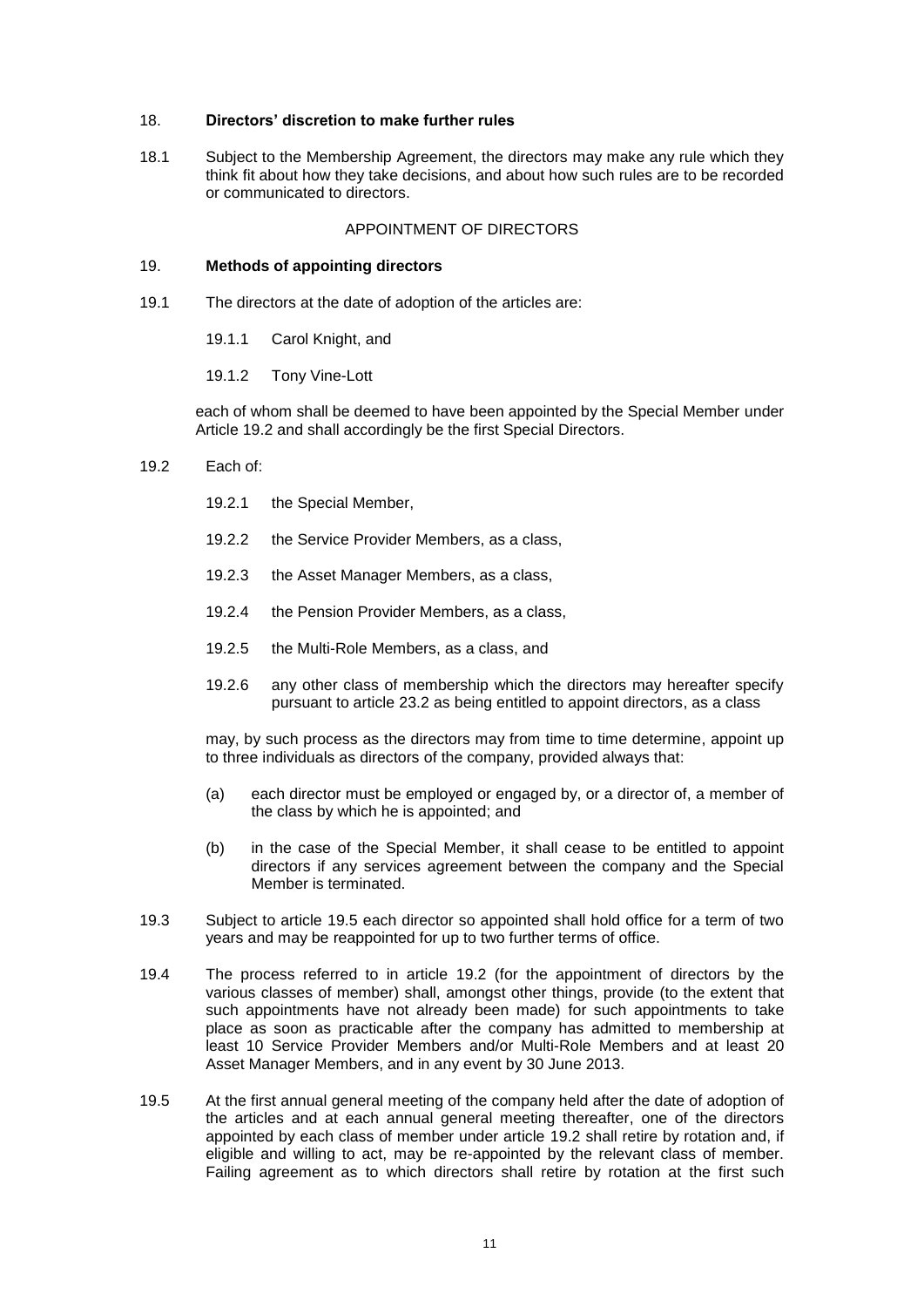annual general meeting, the directors to retire shall be determined by lot. At each subsequent annual general meeting, the directors to retire by rotation shall be those who have been longest in office since their last appointment or reappointment, but as between persons who became or were last reappointed directors on the same day, those to retire shall (unless they otherwise agree amongst themselves) be determined by lot. If any director who retires by rotation is not re-appointed, he shall retain office until someone is appointed in his place or, if no-one is appointed in his place, until the end of the meeting.

<span id="page-11-0"></span>19.6 The directors may appoint an individual who is willing to act to be a director to fill a vacancy, who shall be designated as a director appointed by the relevant class of membership. A director so appointed shall hold office only until the next following annual general meeting and shall not be taken into account in determining the directors who are to retire by rotation at that meeting pursuant to article [19.5.](#page-10-1)

### 20. **Termination of director's appointment**

- 20.1 A person ceases to be a director as soon as:
	- 20.1.1 that person ceases to be a director by virtue of any provision of the Companies Act 2006 or is prohibited from being a director by law;
	- 20.1.2 a bankruptcy order is made against that person;
	- 20.1.3 a composition is made with that person's creditors generally in satisfaction of that person's debts;
	- 20.1.4 a registered medical practitioner who is treating that person gives a written opinion to the company stating that that person has become physically or mentally incapable of acting as a director and may remain so for more than three months;
	- 20.1.5 by reason of that person's mental health, a court makes an order which wholly or partly prevents that person from personally exercising any powers or rights which that person would otherwise have;
	- 20.1.6 notification is received by the company from the director that the director is resigning from office, and such resignation has taken effect in accordance with its terms:
	- 20.1.7 in the case of a director appointed by any class of membership entitled to appoint directors who was employed or engaged by, or a director of, a member of the relevant appointing class:
		- (a) he is no longer employed or engaged by, or a director of, such member; or
		- (b) the member by whom he is employed or engaged, or of which he is a director, ceases to be a member provided that:
			- (i) a person will not cease to be a director if the member by whom he is employed or engaged, or of which he is a director, is suspended from the Contract Club, and
			- (ii) if the director is employed or engaged by, or a director of, a Multi-Role Member which ceases to be a Multi-Role Member, such director will cease to be a director whether or not the relevant Multi-Role Member continues to be a member of some other class;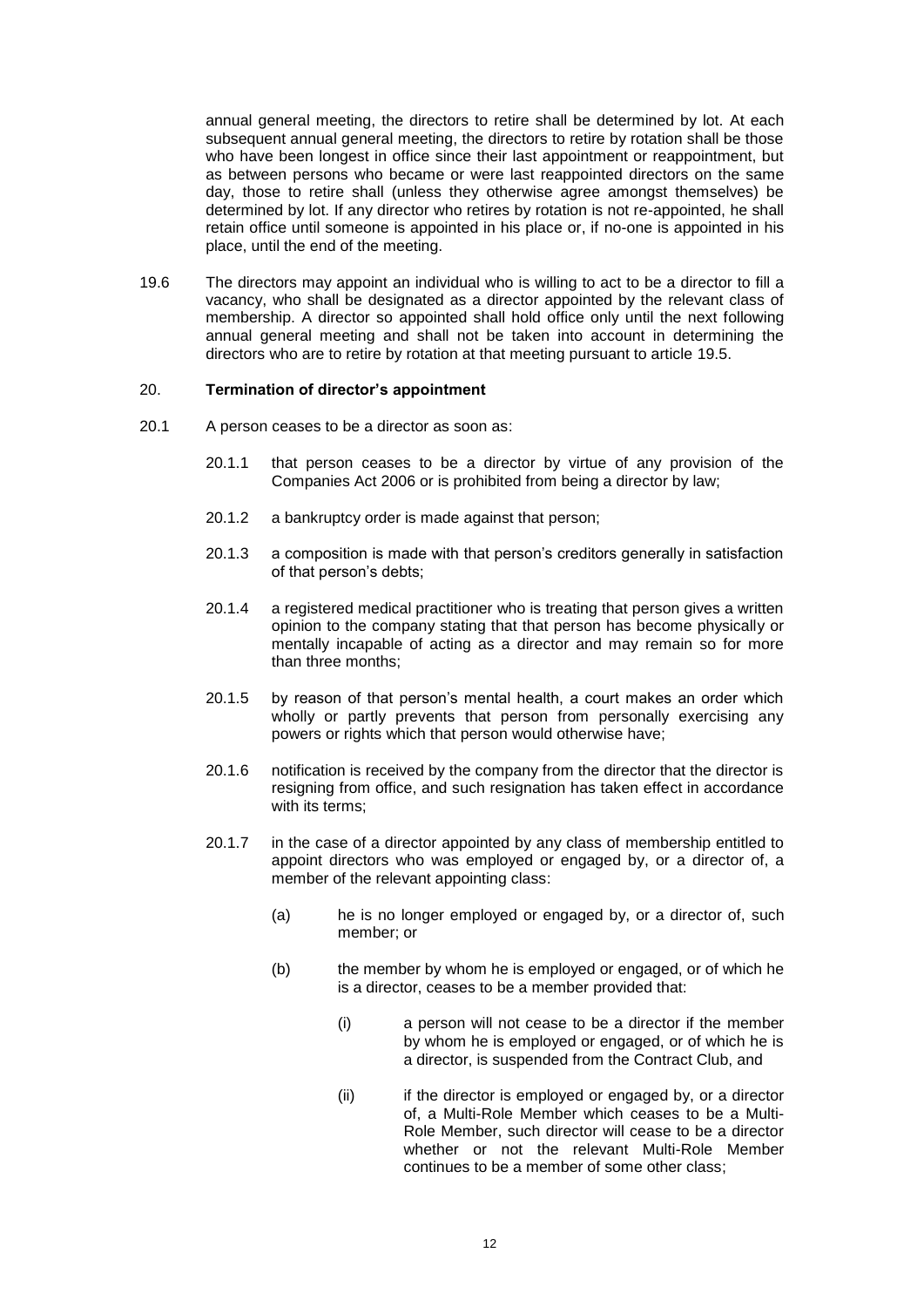- 20.1.8 in the case of the Special Directors, the Special Member ceases to be entitled to appoint directors under article [19.2;](#page-10-0) or
- 20.1.9 in the case of any director who is absent without permission of the directors from two successive meetings of the directors, the directors resolve that his office be vacated.

### 21. **Directors' remuneration**

- 21.1 Directors may undertake any services for the company that the directors decide.
- 21.2 Directors are entitled to such remuneration as the directors determine:
	- 21.2.1 for their services to the company as directors, and
	- 21.2.2 for any other service which they undertake for the company.
- 21.3 Subject to the articles, a director's remuneration may:
	- 21.3.1 take any form, and
	- 21.3.2 include any arrangements in connection with the payment of a pension, allowance or gratuity, or any death, sickness or disability benefits, to or in respect of that director.
- 21.4 Unless the directors decide otherwise, directors' remuneration accrues from day to day.
- 21.5 Unless the directors decide otherwise, directors are not accountable to the company for any remuneration which they receive as directors or other officers or employees of the company's subsidiaries or of any other body corporate in which the company is interested.

### 22. **Directors' expenses**

- 22.1 The company may pay any reasonable expenses which the directors properly incur in connection with their attendance at:
	- 22.1.1 meetings of directors or committees of directors,
	- 22.1.2 general meetings, or
	- 22.1.3 separate meetings of the holders of debentures of the company,

or otherwise in connection with the exercise of their powers and the discharge of their responsibilities in relation to the company.

### PART 3

### MEMBERS

## BECOMING AND CEASING TO BE A MEMBER

### 23. **Members**

- 23.1 The members of the company shall comprise:
	- 23.1.1 the Special Member,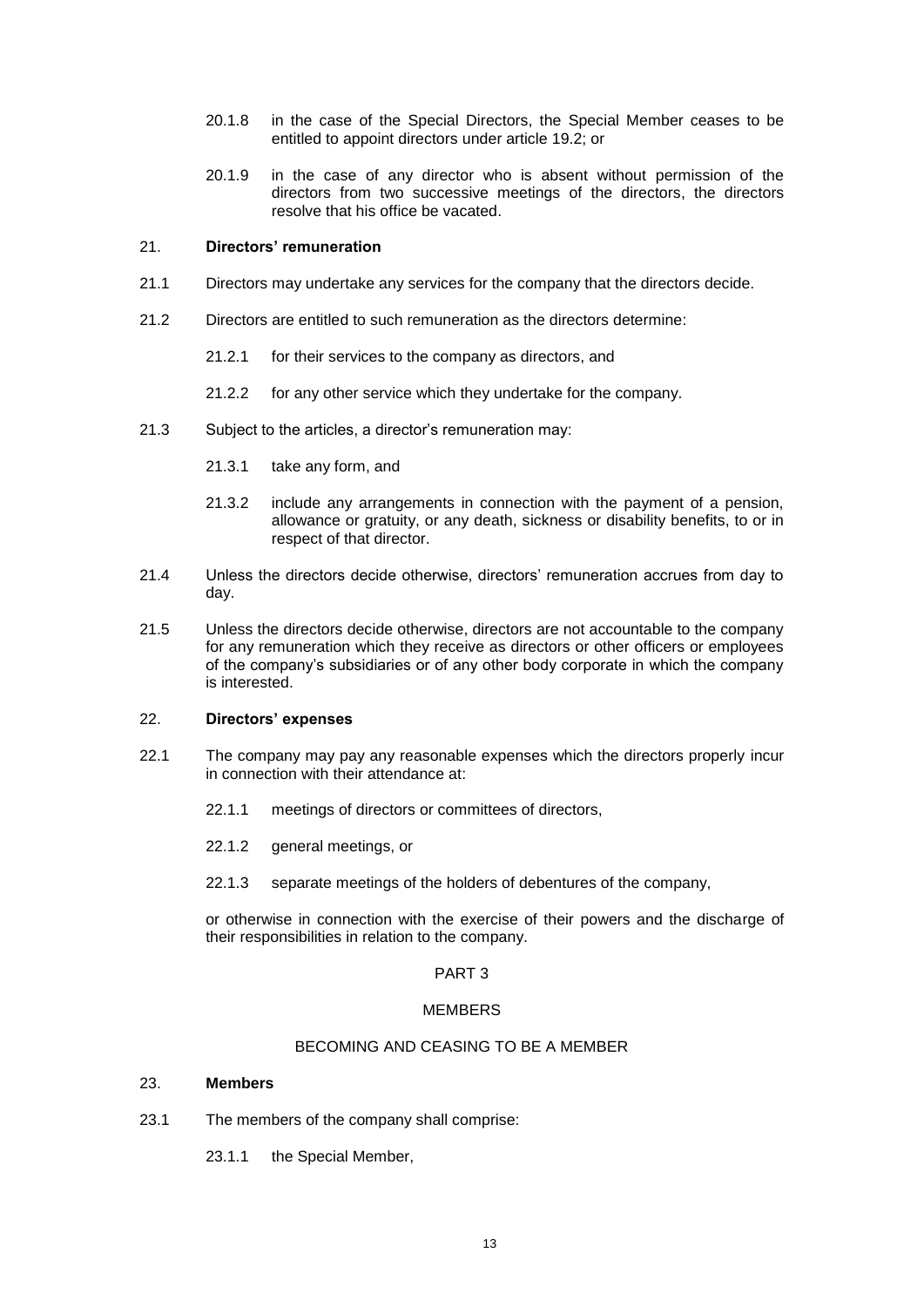- 23.1.2 Service Provider Members,
- 23.1.3 Asset Manager Members,
- 23.1.4 Pension Provider Members, and
- 23.1.5 Multi-Role Members,

each of which shall constitute separate classes of membership having the rights and obligations set out in the articles.

<span id="page-13-0"></span>23.2 The directors may institute such further class or classes of membership of the company as they may from time to time think fit, and shall specify the rights and obligations of the members of such class or classes including whether the members of such class or classes are entitled to vote at general meetings and/or entitled to appoint directors pursuant to article [19.2.](#page-10-0)

#### 24. **Applications for membership**

- <span id="page-13-1"></span>24.1 No person, other than the Special Member, shall be eligible for admission to membership of the company unless the applicant:
	- 24.1.1 is a Service Provider, or
	- 24.1.2 is an Asset Manager, or
	- 24.1.3 is a Pension Provider, or
	- 24.1.4 fulfills the criteria in more than one of the classes of membership set out in article 19.2 , or
	- 24.1.5 fulfils the criteria for any other class of membership which the directors may hereafter specify pursuant to article [23.2.](#page-13-0)
- 24.2 Subject to article [24.1,](#page-13-1) no person shall become a member of the company unless:
	- 24.2.1 that person has completed an application for membership in a form approved by the directors, and
	- 24.2.2 the directors have approved the application.
- 24.3 No person who fulfils the criteria for membership of the company as a Multi-Role Member may become a member of the company as a member of any other class, unless the directors otherwise determine.

#### 25. **Termination of membership**

- 25.1 A member may withdraw from membership of the company by giving not less than five Business Days' notice to the company in writing.
- <span id="page-13-3"></span><span id="page-13-2"></span>25.2 The rights of a member shall cease:
	- 25.2.1 (subject to article [25.3\)](#page-14-0) if it ceases to be eligible for the relevant class of membership of the company;
	- 25.2.2 if it fails to pay any fees due to the company by the due date;
	- 25.2.3 (subject to article [25.3\)](#page-14-0) if the member is no longer a participant in the Contract Club;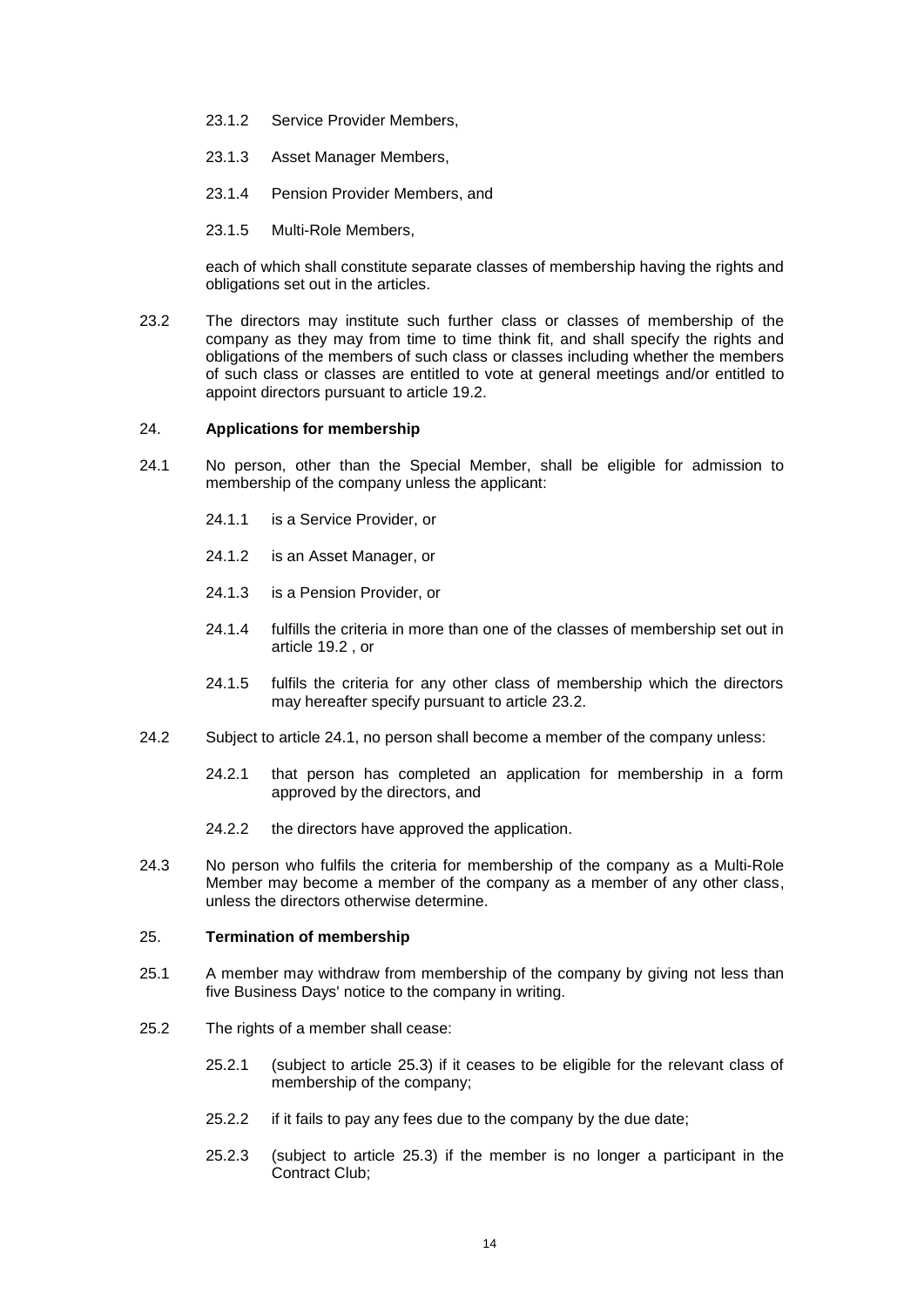25.2.4 on the expiration of one month after notice in writing requiring such member to resign shall have been given by the company, pursuant to a resolution passed by a majority of not less than three-fourths of the directors as, being entitled so to do, vote at a meeting of the directors specially convened for the purpose of considering such resolution and at which such member shall have been given an opportunity of attending and being heard,

unless, in the circumstances set out in articles [25.2.1](#page-13-2) to [25.2.3](#page-13-3) inclusive, the directors shall determine that the membership of that member shall either be reinstated or shall be deemed not to have ceased.

- <span id="page-14-0"></span>25.3 If a Multi-Role Member ceases to be a participant in the Contract Club in respect of all but one of its capacities as a Multi-Role Member or ceases to satisfy the eligibility criteria for all but one of its capacities as a Multi-Role Member (the capacity in respect of which such Multi-Role Member continues to participate and to satisfy the eligibility criteria being the "continuing capacity"), such member will cease to be a Multi-Role Member and will automatically become a member of the same category as the continuing capacity.
- 25.4 Membership is personal and accordingly is not transferable.
- 25.5 A person's membership terminates when that person dies or ceases to exist.

## 26. **Nominated person**

26.1 Every member (other than a member who is an individual) shall by notice in writing to the company nominate an individual to be the nominated representative of the member to act as the corporate representative of the member in the manner provided in section 323 of the Companies Act 2006. A member shall be entitled to withdraw the nomination of its nominated person at any time by notice in writing to the company and to nominate some other individual in his place.

### ORGANISATION OF GENERAL MEETINGS

### 27. **Attendance and speaking at general meetings**

- 27.1 A person is able to exercise the right to speak at a general meeting when that person is in a position to communicate to all those attending the meeting, during the meeting, any information or opinions which that person has on the business of the meeting.
- 27.2 A person is able to exercise the right to vote at a general meeting when:
	- 27.2.1 that person is able to vote, during the meeting, on resolutions put to the vote at the meeting, and
	- 27.2.2 that person's vote can be taken into account in determining whether or not such resolutions are passed at the same time as the votes of all the other persons attending the meeting.
- 27.3 The directors may make whatever arrangements they consider appropriate to enable those attending a general meeting to exercise their rights to speak or vote at it.
- 27.4 In determining attendance at a general meeting, it is immaterial whether any two or more members attending it are in the same place as each other.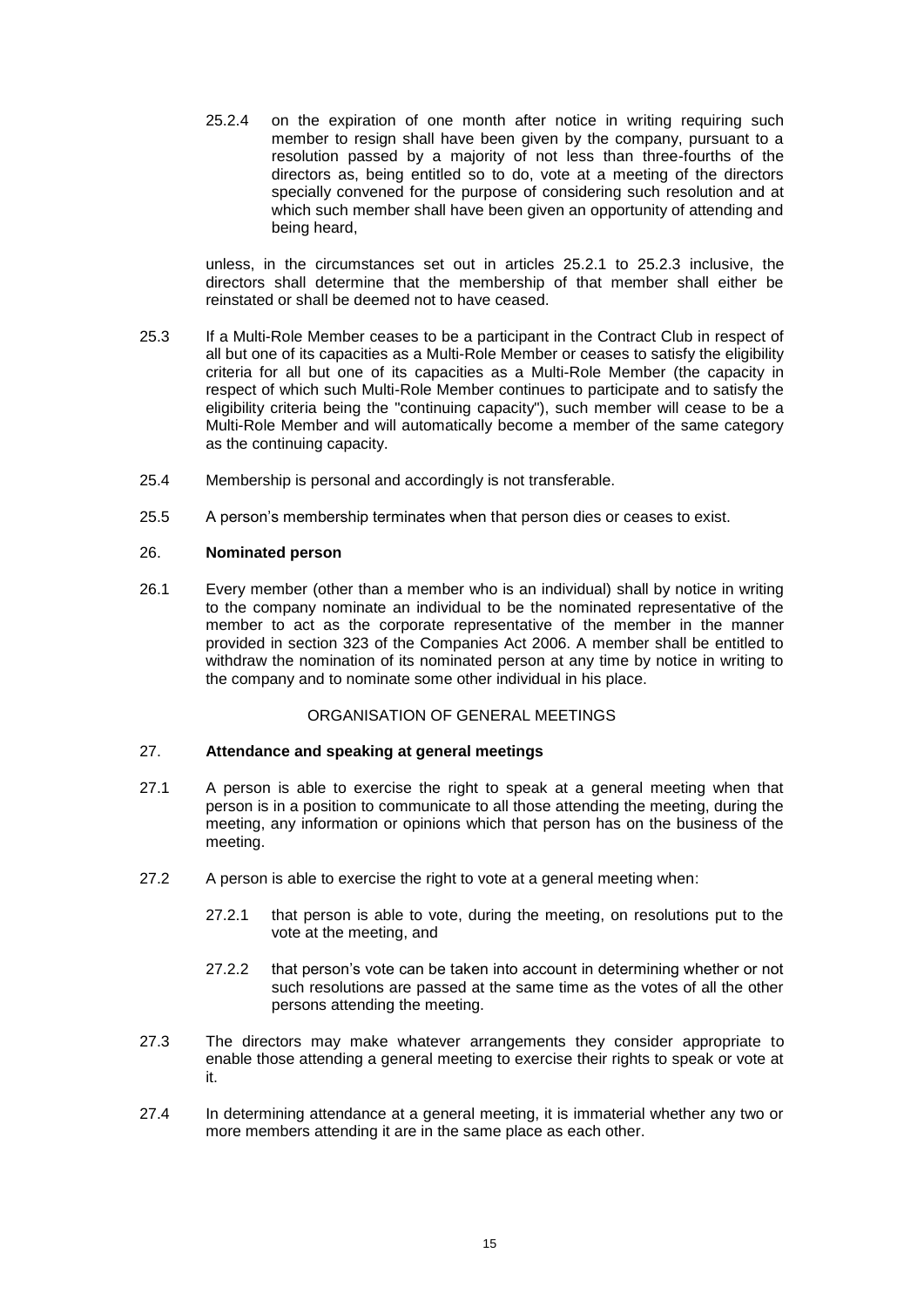27.5 Two or more persons who are not in the same place as each other attend a general meeting if their circumstances are such that if they have (or were to have) rights to speak and vote at that meeting, they are (or would be) able to exercise them.

### 28. **Quorum for general meetings**

- 28.1 No business other than the appointment of the chairman of the meeting is to be transacted at a general meeting (or a separate general meeting of a class of members) if the persons attending it do not constitute a quorum.
- 28.2 A quorum for a general meeting shall comprise a member, present in person, from each class of membership for the time being entitled to vote, together representing a majority of the number of classes of membership for the time being which are entitled to vote. If, in the case of any particular class of membership, there is not presently a member of the company, that class of membership shall be disregarded for the purposes of calculating the quorum. A quorum for a separate general meeting of a class of members shall be two members, present in person, for the time being entitled to vote. For the purposes of the articles, a member being a company present by its representative shall be deemed to be present in person.
- <span id="page-15-1"></span>28.3 If within half an hour of the time appointed for a meeting a quorum is not present the meeting shall be reconvened seven days later thereafter at the same time and place. The members present at such reconvened meeting shall constitute a quorum. Notice of a meeting adjourned for absence of a quorum shall be given to all members.

## <span id="page-15-0"></span>29. **Chairing general meetings**

- 29.1 If the directors have appointed a chairman, the chairman shall chair general meetings if present and willing to do so.
- 29.2 If the directors have not appointed a chairman or if the chairman is unwilling to chair the meeting or is not present within ten minutes of the time at which a meeting was due to start:
	- 29.2.1 the directors present, or
	- 29.2.2 (if no directors are present), the meeting,

must appoint a director or member to chair the meeting, and the appointment of the chairman of the meeting must be the first business of the meeting.

29.3 The person chairing a meeting in accordance with this article [29](#page-15-0) is referred to as "the chairman of the meeting".

### 30. **Attendance and speaking by directors and non-members**

- 30.1 Directors may attend and speak at general meetings, whether or not they are members.
- 30.2 The chairman of the meeting may permit other persons who are not members of the company to attend and speak at a general meeting.

## 31. **Adjournment**

31.1 If the persons attending a general meeting within half an hour of the time at which the meeting was due to start do not constitute a quorum, or if during a meeting a quorum ceases to be present, the chairman of the meeting must adjourn it.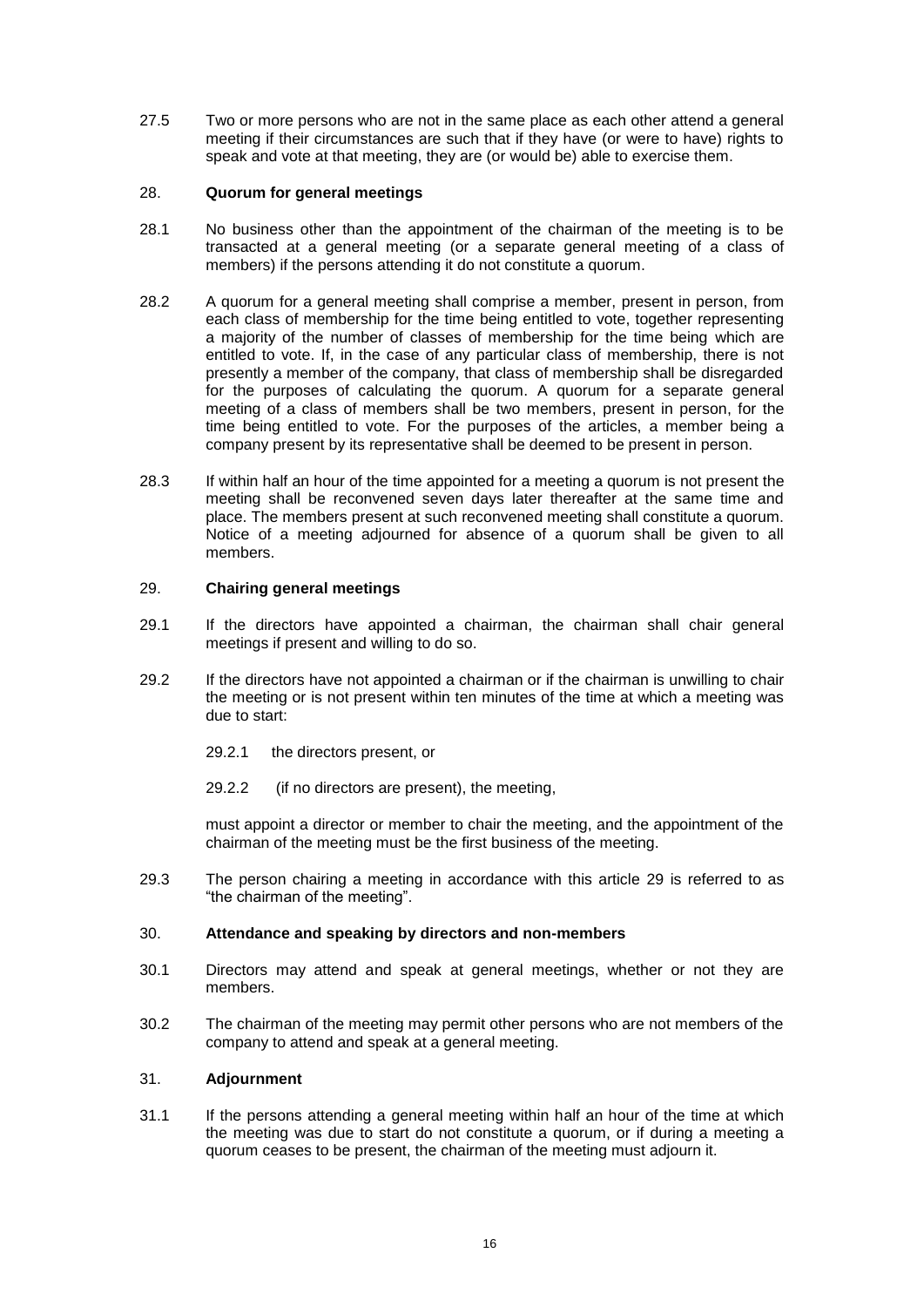- 31.2 The chairman of the meeting may adjourn a general meeting at which a quorum is present if:
	- 31.2.1 the meeting consents to an adjournment, or
	- 31.2.2 it appears to the chairman of the meeting that an adjournment is necessary to protect the safety of any person attending the meeting or ensure that the business of the meeting is conducted in an orderly manner.
- 31.3 The chairman of the meeting must adjourn a general meeting if directed to do so by the meeting.
- 31.4 When adjourning a general meeting, the chairman of the meeting must:
	- 31.4.1 either specify the time and place to which it is adjourned or (unless it is adjourned pursuant to article [28.3\)](#page-15-1) state that it is to continue at a time and place to be fixed by the directors, and
	- 31.4.2 (unless it is adjourned pursuant to article [28.3\)](#page-15-1) have regard to any directions as to the time and place of any adjournment which have been given by the meeting.
- 31.5 If the continuation of an adjourned meeting is to take place more than 14 days after it was adjourned, the company must give at least 7 clear days' notice of it (that is, excluding the day of the adjourned meeting and the day on which the notice is given):
	- 31.5.1 to the same persons to whom notice of the company's general meetings is required to be given, and
	- 31.5.2 containing the same information which such notice is required to contain.
- 31.6 No business may be transacted at an adjourned general meeting which could not properly have been transacted at the meeting if the adjournment had not taken place.

## VOTING AT GENERAL MEETINGS

### 32. **Voting: general**

- 32.1 A resolution put to the vote of a general meeting must be decided on a show of hands unless a poll is duly demanded in accordance with the articles.
- 32.2 Subject as provided in article [32.3,](#page-16-0) on a show of hands or on a poll every member who is present in person or by proxy shall have one vote, provided always that a member whose participation in the Contract Club has been suspended pursuant to the By-laws (including any Multi-Role Member whose participation has been suspended in some but not all capacities) shall not be entitled to vote (or to approve or reject any proposal in accordance with article [5,](#page-4-3) and shall be disregarded for the purposes of calculating the percentages referred to in articles [5.2](#page-5-2) and [5.3\)](#page-5-1) during the period of any such suspension.
- <span id="page-16-0"></span>32.3 Where two or more members of a particular class of membership which is entitled to vote are members of the same Group, they shall together be entitled to one vote only and only one of such members shall be entitled to exercise such vote. Failing agreement among the relevant members as to which of them shall exercise such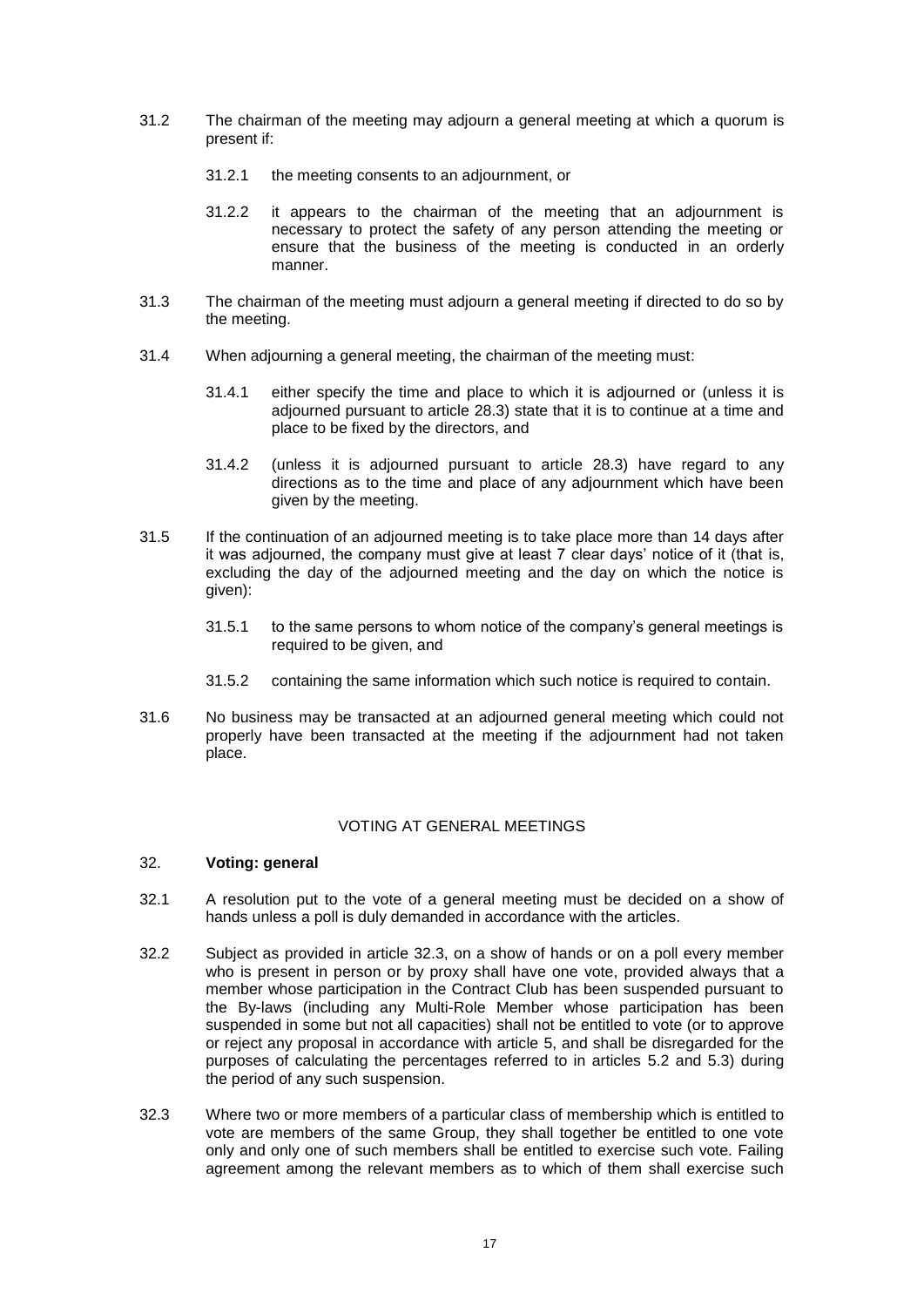vote, the first of such members to have been admitted to membership as shown in the company's register of members shall alone be entitled to exercise such vote.

### 33. **Errors and disputes**

- 33.1 No objection may be raised to the qualification of any person voting at a general meeting except at the meeting or adjourned meeting at which the vote objected to is tendered, and every vote not disallowed at the meeting is valid.
- 33.2 Any such objection must be referred to the chairman of the meeting whose decision is final.

#### 34. **Poll votes**

- 34.1 A poll on a resolution may be demanded:
	- 34.1.1 in advance of the general meeting where it is to be put to the vote, or
	- 34.1.2 at a general meeting, either before a show of hands on that resolution or immediately after the result of a show of hands on that resolution is declared.
- 34.2 A poll may be demanded by:
	- 34.2.1 the chairman of the meeting;
	- 34.2.2 the directors;
	- 34.2.3 two or more persons having the right to vote on the resolution; or
	- 34.2.4 a person or persons representing not less than one tenth of the total voting rights of all the members having the right to vote on the resolution.
- 34.3 A demand for a poll may be withdrawn if:
	- 34.3.1 the poll has not yet been taken, and
	- 34.3.2 the chairman of the meeting consents to the withdrawal.
- 34.4 Polls must be taken immediately and in such manner as the chairman of the meeting directs.

### <span id="page-17-0"></span>35. **Content of proxy notices**

- 35.1 Proxies may only validly be appointed by a notice in writing (a "proxy notice") which:
	- 35.1.1 states the name and address of the member appointing the proxy;
	- 35.1.2 identifies the person appointed to be that member's proxy and the general meeting in relation to which that person is appointed;
	- 35.1.3 is signed by or on behalf of the member appointing the proxy, or is authenticated in such manner as the directors may determine; and
	- 35.1.4 is delivered to the company in accordance with the articles and any instructions contained in the notice of the general meeting to which they relate.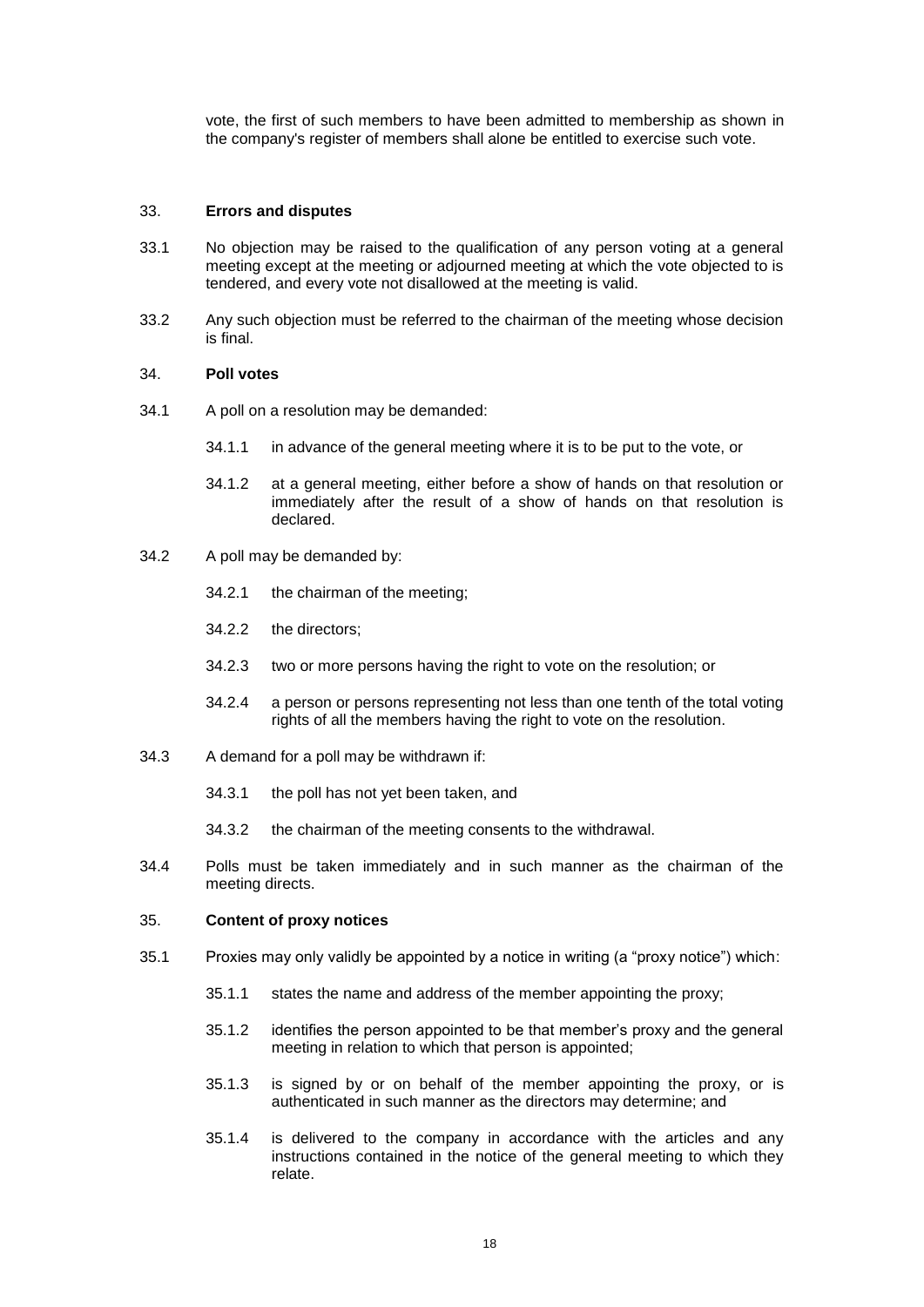- 35.2 The company may require proxy notices to be delivered in a particular form, and may specify different forms for different purposes.
- 35.3 Proxy notices may specify how the proxy appointed under them is to vote (or that the proxy is to abstain from voting) on one or more resolutions.
- 35.4 Unless a proxy notice indicates otherwise, it must be treated as:
	- 35.4.1 allowing the person appointed under it as a proxy discretion as to how to vote on any ancillary or procedural resolutions put to the meeting, and
	- 35.4.2 appointing that person as a proxy in relation to any adjournment of the general meeting to which it relates as well as the meeting itself.

#### 36. **Delivery of proxy notices**

- 36.1 A person who is entitled to attend, speak or vote (either on a show of hands or on a poll) at a general meeting remains so entitled in respect of that meeting or any adjournment of it, even though a valid proxy notice has been delivered to the company by or on behalf of that person.
- 36.2 An appointment under a proxy notice may be revoked by delivering to the company a notice in writing given by or on behalf of the person by whom or on whose behalf the proxy notice was given.
- 36.3 A notice revoking a proxy appointment only takes effect if it is delivered before the start of the meeting or adjourned meeting to which it relates.
- 36.4 If a proxy notice is not executed by the person appointing the proxy, it must be accompanied by written evidence of the authority of the person who executed it to execute it on the appointor's behalf.

#### 37. **Amendments to resolutions**

- 37.1 An ordinary resolution to be proposed at a general meeting may be amended by ordinary resolution if:
	- 37.1.1 notice of the proposed amendment is given to the company in writing by a person entitled to vote at the general meeting at which it is to be proposed not less than 48 hours before the meeting is to take place (or such later time as the chairman of the meeting may determine), and
	- 37.1.2 the proposed amendment does not, in the reasonable opinion of the chairman of the meeting, materially alter the scope of the resolution.
- 37.2 A special resolution to be proposed at a general meeting may be amended by ordinary resolution, if:
	- 37.2.1 the chairman of the meeting proposes the amendment at the general meeting at which the resolution is to be proposed, and
	- 37.2.2 the amendment does not go beyond what is necessary to correct a grammatical or other non-substantive error in the resolution.
- 37.3 If the chairman of the meeting, acting in good faith, wrongly decides that an amendment to a resolution is out of order, the chairman's error does not invalidate the vote on that resolution.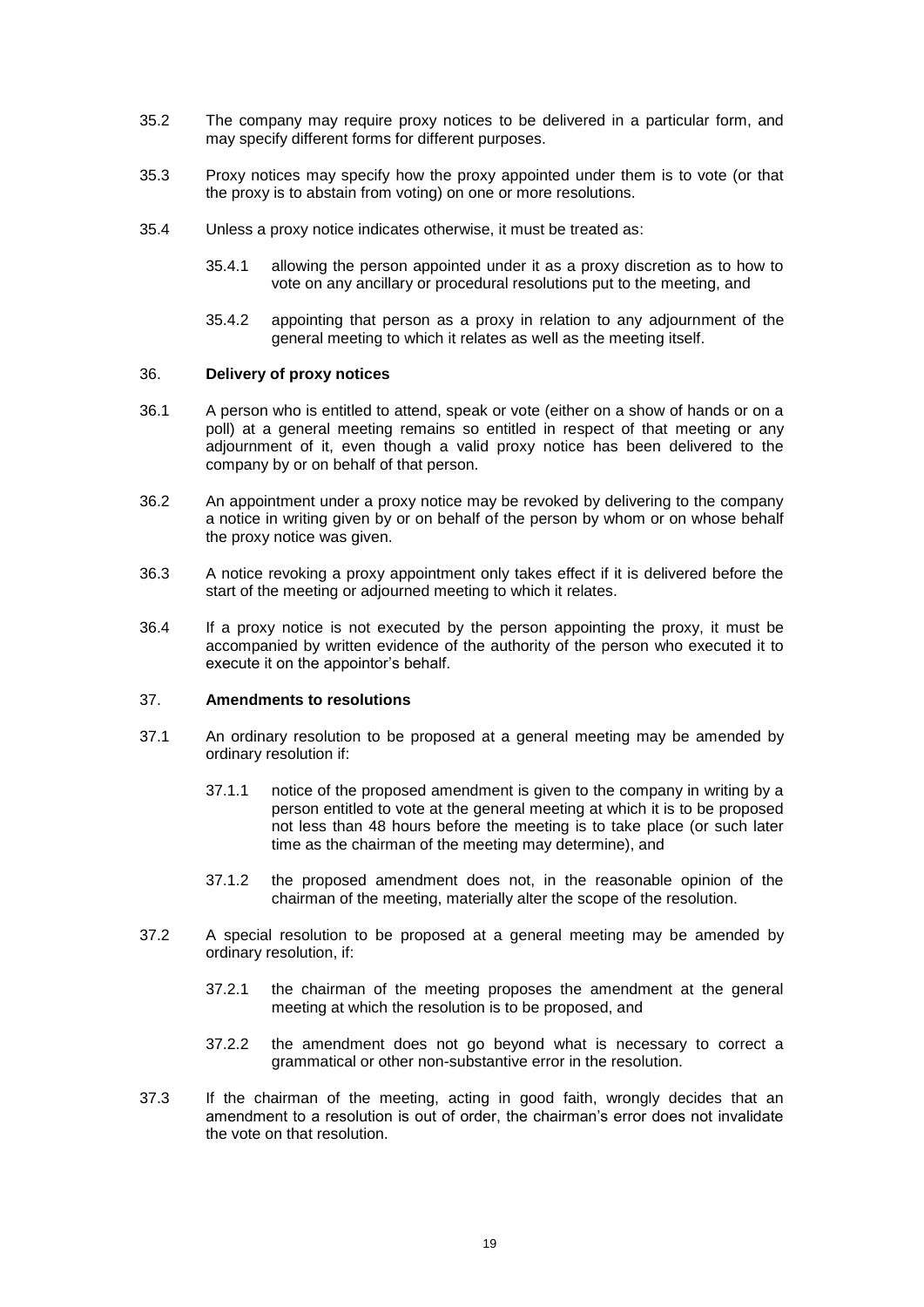### PART 4

#### ADMINISTRATIVE ARRANGEMENTS

#### 38. **Means of communication to be used**

- 38.1 Subject to the articles, anything sent or supplied by or to the company under the articles may be sent or supplied in any way in which the Companies Act 2006 provides for documents or information which are authorised or required by any provision of that Act to be sent or supplied by or to the company.
- 38.2 Subject to the articles, any notice or document to be sent or supplied to a director in connection with the taking of decisions by directors may also be sent or supplied by the means by which that director has asked to be sent or supplied with such notices or documents for the time being.
- 38.3 A director may agree with the company that notices or documents sent to that director in a particular way are to be deemed to have been received within a specified time of their being sent, and for the specified time to be less than 48 hours.

### 39. **Company seals**

- 39.1 Any common seal may only be used by the authority of the directors.
- 39.2 The directors may decide by what means and in what form any common seal is to be used.
- 39.3 Unless otherwise decided by the directors, if the company has a common seal and it is affixed to a document, the document must also be signed by at least one authorised person in the presence of a witness who attests the signature.
- 39.4 For the purposes of this article, an authorised person is:
	- 39.4.1 any director of the company;
	- 39.4.2 the company secretary (if any); or
	- 39.4.3 any person authorised by the directors for the purpose of signing documents to which the common seal is applied.

## 40. **No right to inspect accounts and other records**

Except as provided by law or authorised by the directors, no person is entitled to inspect any of the company's accounting or other records or documents merely by virtue of being a member.

#### 41. **Provision for employees on cessation of business**

The directors may decide to make provision for the benefit of persons employed or formerly employed by the company or any of its subsidiaries (other than a director or former director or shadow director) in connection with the cessation or transfer to any person of the whole or part of the undertaking of the company or that subsidiary.